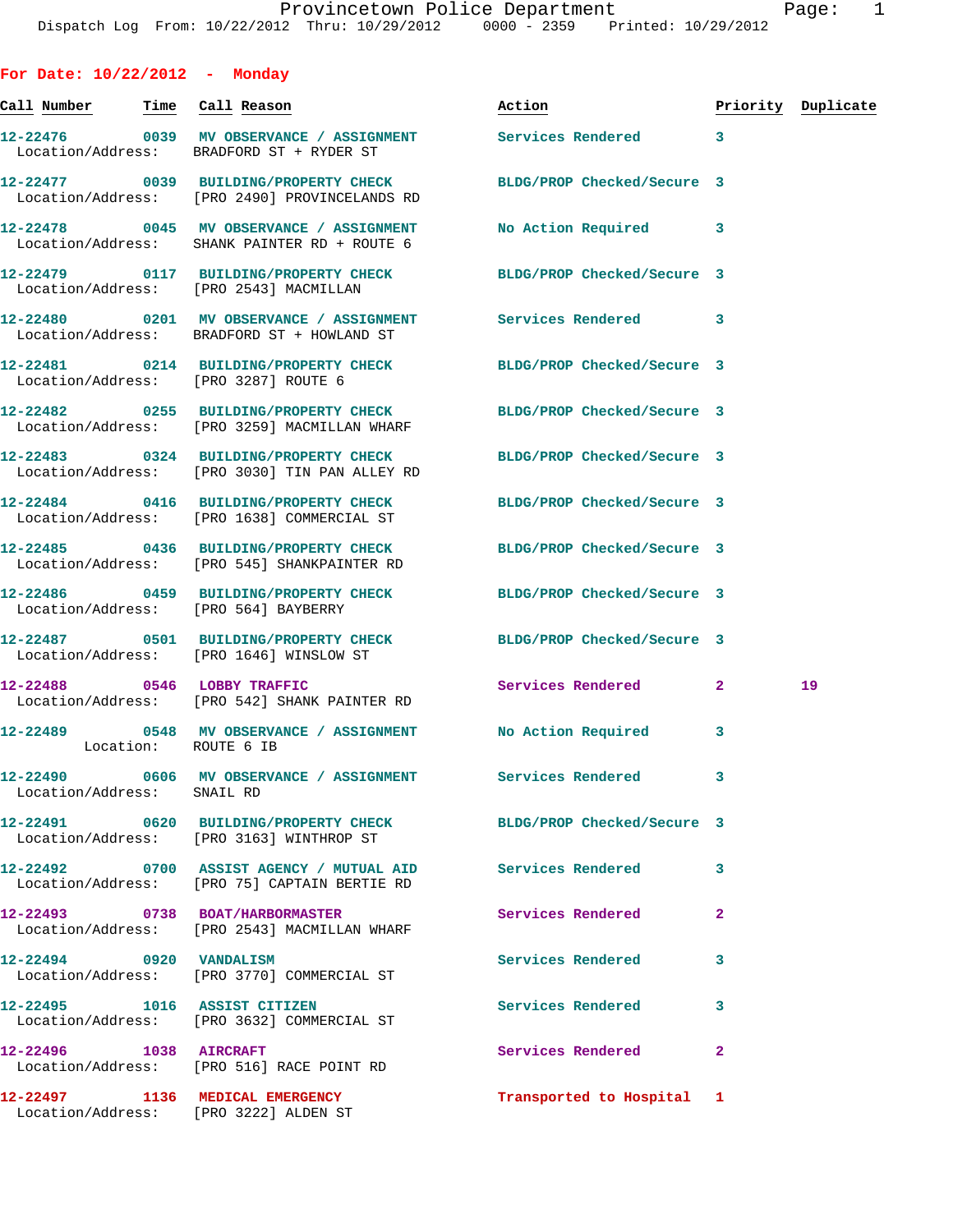| Dispatch Log From: 10/22/2012 Thru: 10/29/2012 0000 - 2359 Printed: 10/29/2012                                   | Provincetown Police Department | Page:          | $\overline{2}$ |
|------------------------------------------------------------------------------------------------------------------|--------------------------------|----------------|----------------|
| 12-22498 1149 BUILDING/PROPERTY CHECK BLDG/PROP Checked/Secure 3<br>Location/Address: [PRO 2483] COMMERCIAL ST   |                                |                |                |
| 12-22499 1159 MV COMPLAINT CONSIDER THE GONE ON ARRIVAL CONSIDER 2<br>Location/Address: [PRO 285] COMMERCIAL ST  |                                |                |                |
| 12-22500 1251 MV VS DUMPSTER Services Rendered 1<br>Location/Address: [PRO 1953] COMMERCIAL ST                   |                                |                |                |
| 12-22501 1311 BUILDING/PROPERTY CHECK BLDG/PROP Checked/Secure 3<br>Location/Address: [PRO 2206] COMMERCIAL ST   |                                |                |                |
| 12-22502 1323 BUILDING/PROPERTY CHECK BLDG/PROP Checked/Secure 3<br>Location/Address: [PRO 564] BAYBERRY AVE     |                                |                |                |
| 12-22503 1406 BUILDING/PROPERTY CHECK BLDG/PROP Checked/Secure 3<br>Location/Address: [PRO 2898] JEROME SMITH RD |                                |                |                |
| 12-22504 1532 MV STOP<br>Location/Address: [PRO 2521] ROUTE 6                                                    | Citation/Warning Issued 3      |                |                |
| 12-22505 1549 FOLLOW UP<br>Location/Address: [PRO 542] SHANK PAINTER RD                                          | Services Rendered              | $\overline{2}$ |                |
| 12-22506 1610 PARK, WALK & TALK Services Rendered<br>Location: [PRO 3431] LOPES SQUARE                           |                                | $\overline{2}$ |                |
| 12-22507 1639 BUILDING/PROPERTY CHECK BLDG/PROP Checked/Secure 3<br>Location/Address: [PRO 2898] JEROME SMITH RD |                                |                |                |
| 12-22508 1705 MV STOP<br>Location/Address: BRADFORD ST + ATLANTIC AVE                                            | Citation/Warning Issued 3      |                |                |
|                                                                                                                  |                                |                |                |

**12-22509 1718 BUILDING/PROPERTY CHECK BLDG/PROP Checked/Secure 3**  Location/Address: [PRO 564] BAYBERRY

**12-22510 1730 911 GENERAL Services Rendered 1**  Location/Address: [PRO 1320] COMMERCIAL ST

**12-22511 1741 HAZARDS Services Rendered 2**  Location/Address: [PRO 537] SHANK PAINTER RD

Location/Address: BRADFORD ST

Location/Address: [PRO 433] RYDER ST

**12-22512 1808 MV OBSERVANCE / ASSIGNMENT Services Rendered 3** 

**12-22516 1858 SERVE WARRANT Could Not Locate 3**  Location/Address: [PRO 242] COMMERCIAL ST

**12-22517 1900 SERVE WARRANT Could Not Locate 3**  Location/Address: [PRO 2140] COMMERCIAL ST

Location/Address: [PRO 2737] COMMERCIAL ST

**12-22515 1946 BUILDING/PROPERTY CHECK BLDG/PROP Checked/Secure 3**  Location/Address: [PRO 175] COMMERCIAL ST

Location/Address: [PRO 1638] COMMERCIAL ST

Location/Address: SHANK PAINTER RD + BRADFORD ST

Location/Address: [PRO 16] BRADFORD ST

**12-22522 2159 BUILDING/PROPERTY CHECK BLDG/PROP Checked/Secure 3**  Location/Address: [PRO 2] ALDEN ST

**12-22513 1852 BUILDING/PROPERTY CHECK BLDG/PROP Checked/Secure 3** 

**12-22518 1905 SERVE WARRANT Could Not Locate 3** 

**12-22514 1947 BUILDING/PROPERTY CHECK BLDG/PROP Checked/Secure 3** 

**12-22519 2008 MV OBSERVANCE / ASSIGNMENT Services Rendered 3** 

**12-22521 2059 BUILDING/PROPERTY CHECK BLDG/PROP Checked/Secure 3**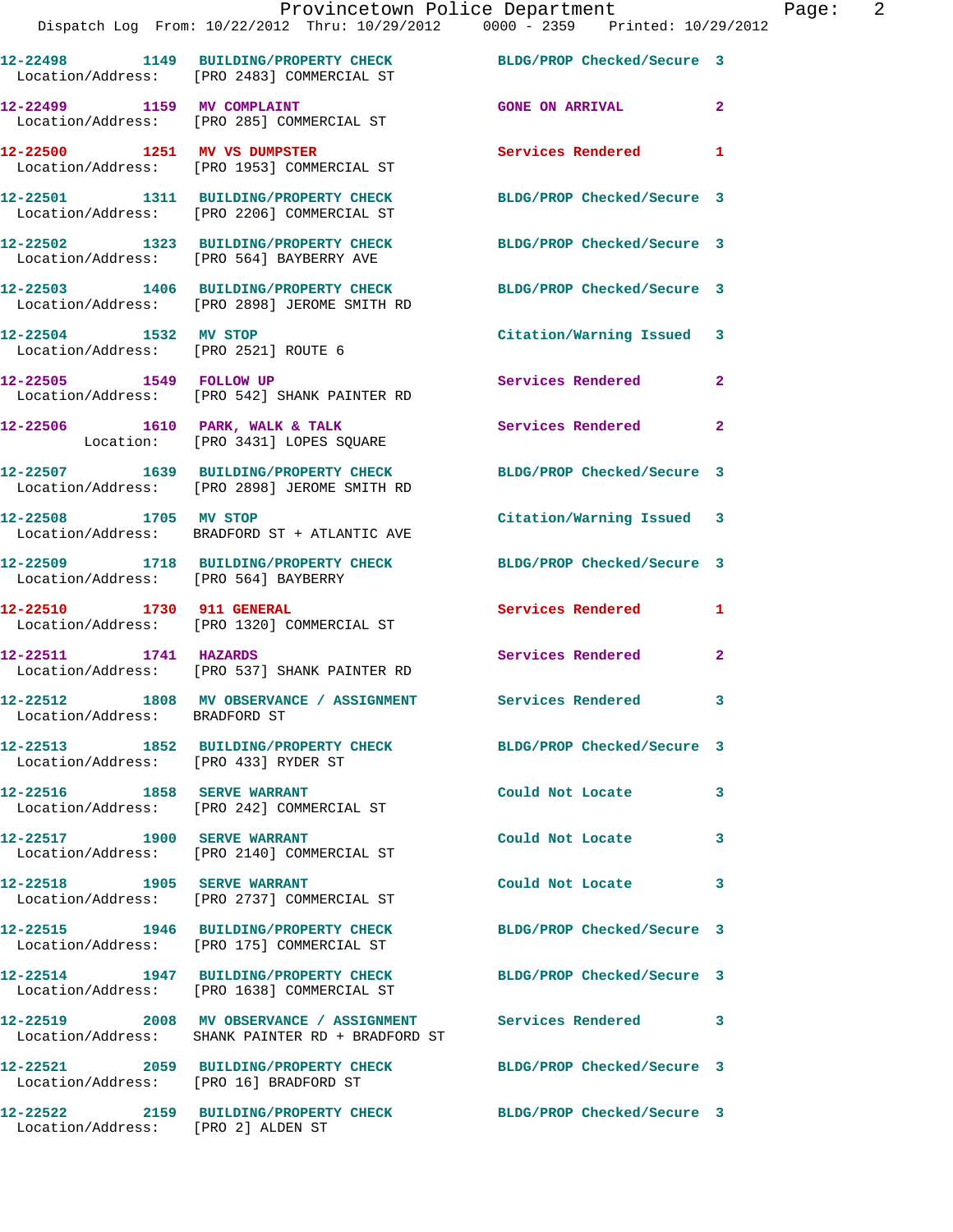|                                                             | DISPACCII DOG FIOM. IV/22/2012 INIU. IV/29/2012                                                                | UUUU - 4339 - FIIIILEU IU/49/4UI4 |              |    |
|-------------------------------------------------------------|----------------------------------------------------------------------------------------------------------------|-----------------------------------|--------------|----|
|                                                             | 12-22523 2203 BUILDING/PROPERTY CHECK BLDG/PROP Checked/Secure 3<br>Location/Address: [PRO 2206] COMMERCIAL ST |                                   |              |    |
| 12-22524 2209 MV STOP                                       | Location/Address: [PRO 3746] BRADFORD ST EXT                                                                   | <b>VERBAL WARNING</b>             | 3            |    |
| 12-22525 2301 LOST LAPTOP                                   | Location/Address: [PRO 542] SHANK PAINTER RD                                                                   | Services Rendered                 | 3            |    |
|                                                             | 12-22526 2316 BUILDING/PROPERTY CHECK<br>Location/Address: [PRO 545] SHANKPAINTER RD                           | BLDG/PROP Checked/Secure 3        |              |    |
|                                                             | 12-22527 2317 BUILDING/PROPERTY CHECK<br>Location/Address: [PRO 516] RACE POINT RD                             | BLDG/PROP Checked/Secure 3        |              |    |
| For Date: $10/23/2012$ - Tuesday                            |                                                                                                                |                                   |              |    |
| Location/Address: [PRO 564] BAYBERRY                        | 12-22528 0000 BUILDING/PROPERTY CHECK BLDG/PROP Checked/Secure 3                                               |                                   |              |    |
| 12-22529 0014 MV STOP                                       | Location/Address: [PRO 2518] ROUTE 6                                                                           | Citation/Warning Issued 3         |              |    |
|                                                             | 12-22530 0028 LOBBY TRAFFIC<br>Location/Address: [PRO 542] SHANK PAINTER RD                                    | <b>Services Rendered</b>          | $\mathbf{2}$ | 23 |
|                                                             | 12-22531 0049 MV OBSERVANCE / ASSIGNMENT Services Rendered<br>Location/Address: [PRO 595] BRADFORD ST          |                                   | 3            |    |
|                                                             | 12-22532 0102 MV OBSERVANCE / ASSIGNMENT Services Rendered<br>Location/Address: BRADFORD ST + RYDER ST         |                                   | 3            |    |
| Location/Address: [PRO 3287] ROUTE 6                        | 12-22533 0123 BUILDING/PROPERTY CHECK BLDG/PROP Checked/Secure 3                                               |                                   |              |    |
| Location/Address: [PRO 57] BRADFORD ST                      | 12-22534 0213 BUILDING/PROPERTY CHECK                                                                          | BLDG/PROP Checked/Secure 3        |              |    |
|                                                             | 12-22535 0244 BUILDING/PROPERTY CHECK<br>Location/Address: [PRO 1638] COMMERCIAL ST                            | BLDG/PROP Checked/Secure 3        |              |    |
|                                                             | 12-22536 0301 BUILDING/PROPERTY CHECK<br>Location/Address: [PRO 3030] TIN PAN ALLEY RD                         | BLDG/PROP Checked/Secure 3        |              |    |
| Location/Address: [PRO 512] PRINCE ST                       | 12-22537 0404 BUILDING/PROPERTY CHECK BLDG/PROP Checked/Secure 3                                               |                                   |              |    |
| Location/Address: [PRO 444] HIGH POLE                       | 12-22538 0433 BUILDING/PROPERTY CHECK                                                                          | BLDG/PROP Checked/Secure 3        |              |    |
|                                                             | 12-22539 0435 BUILDING/PROPERTY CHECK BLDG/PROP Checked/Secure 3<br>Location/Address: [PRO 444] HIGH POLE HILL |                                   |              |    |
|                                                             | 12-22540 0500 BUILDING/PROPERTY CHECK<br>Location/Address: [PRO 488] MAYFLOWER ST                              | BLDG/PROP Checked/Secure 3        |              |    |
| Location/Address: ROUTE 6 + SNAIL RD                        | 12-22541 0552 MV OBSERVANCE / ASSIGNMENT Services Rendered                                                     |                                   | 3            |    |
| 12-22542 0601 ANIMAL CALL<br>Location/Address: WEST VINE ST |                                                                                                                | Services Rendered                 | 2            |    |
| 12-22543 0707 HARASSMENT                                    | Location/Address: [PRO 542] SHANK PAINTER RD                                                                   | SPOKEN TO                         | 2            |    |
|                                                             | 12-22544 0730 H/M ON/OFF DUTY<br>Location/Address: [PRO 3259] MACMILLAN WHARF                                  | Services Rendered                 | 2            |    |
| 12-22545 0739 GENERAL INFO                                  |                                                                                                                | Services Rendered 3               |              |    |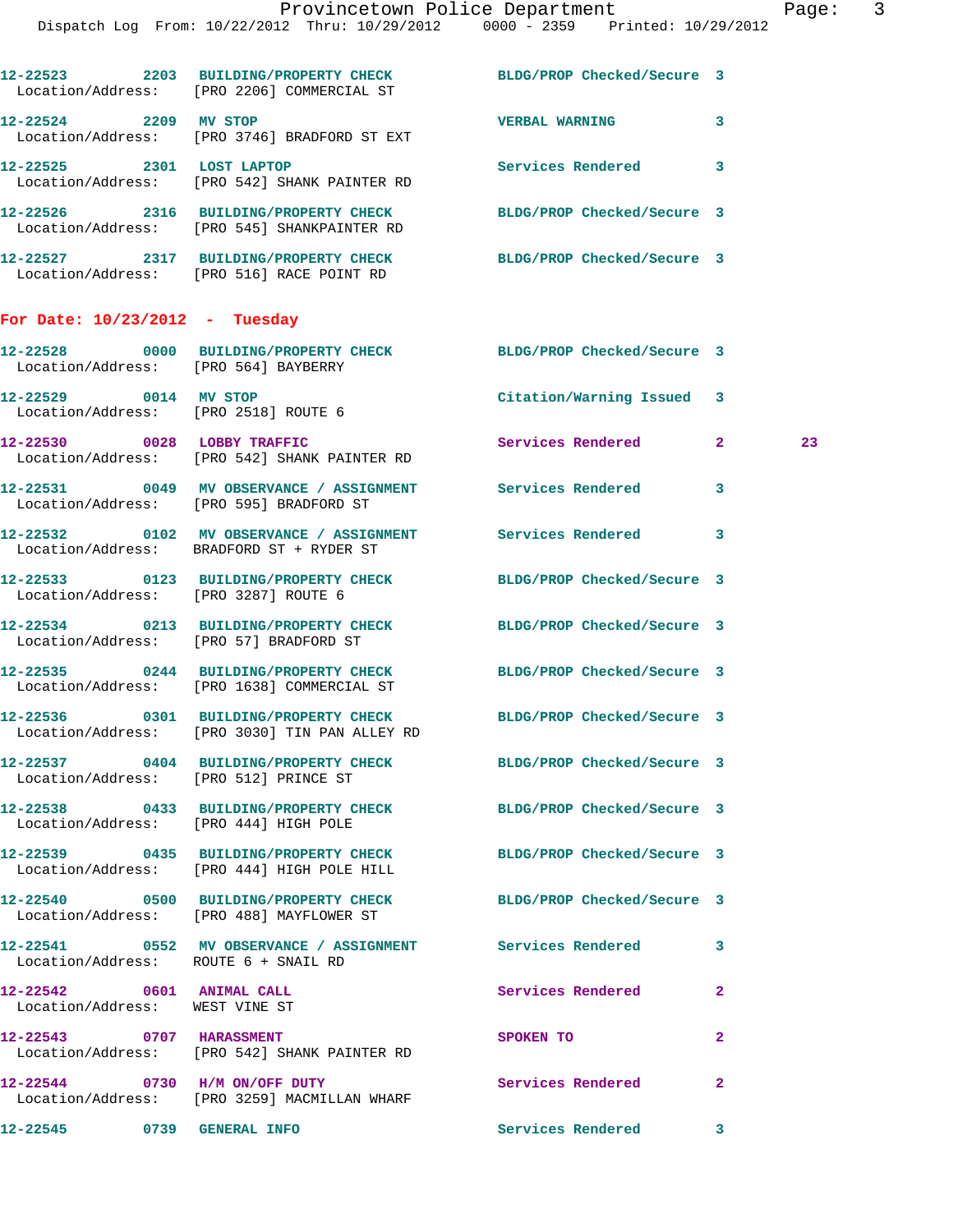|                                                                          | 12-22546 0741 GENERAL INFO Services Rendered                                                                   |                            | 3              |   |
|--------------------------------------------------------------------------|----------------------------------------------------------------------------------------------------------------|----------------------------|----------------|---|
|                                                                          | 12-22547 0743 MISSING GRAY CALICO CAT Services Rendered<br>Location/Address: [PRO 774] BREWSTER ST             |                            | $\overline{a}$ |   |
|                                                                          | 12-22548 0834 BUILDING/PROPERTY CHECK BLDG/PROP Checked/Secure 3<br>Location/Address: [PRO 2206] COMMERCIAL ST |                            |                |   |
|                                                                          | 12-22549 0838 BUILDING/PROPERTY CHECK BLDG/PROP Checked/Secure 3<br>Location/Address: [PRO 564] BAYBERRY AVE   |                            |                |   |
| Location/Address: [PRO 3287] ROUTE 6                                     | 12-22550 0916 BUILDING/PROPERTY CHECK BLDG/PROP Checked/Secure 3                                               |                            |                |   |
| 12-22551 0919 MV STOP<br>Location/Address: BRADFORD ST                   |                                                                                                                | <b>VERBAL WARNING</b>      | 3              |   |
| 12-22552 0922 MV STOP                                                    | Location/Address: [PRO 3296] SHANK PAINTER RD                                                                  | <b>VERBAL WARNING</b>      | 3              |   |
|                                                                          | 12-22553 0925 BUILDING/PROPERTY CHECK BLDG/PROP Checked/Secure 3<br>Location/Address: [PRO 2206] COMMERCIAL ST |                            |                |   |
|                                                                          | 12-22554 0926 FOLLOW UP<br>Location/Address: [PRO 3053] WEST VINE ST                                           | SPOKEN TO                  | $\overline{a}$ |   |
|                                                                          | 12-22555 0959 BUILDING/PROPERTY CHECK No Action Required<br>Location/Address: [PRO 444] HIGH POLE HILL         |                            | 3              |   |
|                                                                          | 12-22557 1017 MV STOP<br>Location/Address: [PRO 75] CAPTAIN BERTIE RD                                          | Could Not Locate           | 3              |   |
| Location/Address: [PRO 571] ALDEN ST                                     | 12-22558 1137 BUILDING/PROPERTY CHECK BLDG/PROP Checked/Secure 3                                               |                            |                |   |
|                                                                          | 12-22559 1146 ANIMAL CALL<br>Location/Address: [PRO 564] BAYBERRY AVE                                          | No Action Required         | $\mathbf{2}$   |   |
|                                                                          | 12-22560 1250 BUILDING/PROPERTY CHECK BLDG/PROP Checked/Secure 3<br>Location/Address: [PRO 2206] COMMERCIAL ST |                            |                |   |
|                                                                          | 12-22561 1259 PARK, WALK & TALK<br>Location: [PRO 3431] LOPES SQUARE                                           | Services Rendered          | $\mathbf{2}$   |   |
| 12-22562 1308 WIRES DOWN                                                 | Location/Address: [PRO 2605] COMMERCIAL ST                                                                     | Services Rendered          | 2              |   |
| 12-22563 1318 SERVICE CALL                                               | Location/Address: [PRO 125] COMMERCIAL ST                                                                      | Services Rendered          | 3              |   |
| 12-22564 1340 AIRCRAFT                                                   | Location/Address: [PRO 516] RACE POINT RD                                                                      | Services Rendered          | $\mathbf{2}$   |   |
| 12-22565 1407 MEDICAL EMERGENCY<br>Location/Address: [PRO 3557] PEARL ST |                                                                                                                | Transported to Hospital    | 1              |   |
|                                                                          | 12-22566 1422 BUILDING/PROPERTY CHECK<br>Location/Address: [PRO 3317] CEMETERY RD                              | BLDG/PROP Checked/Secure 3 |                | 1 |
| 12-22567 1432 THREAT TO HARM<br>Location/Address: SHANKPAINTER RD        |                                                                                                                | Services Rendered          | 1              |   |
| 12-22569 1445 THREATS                                                    | Location/Address: [PRO 395] COMMERCIAL ST                                                                      | Services Rendered          | $\mathbf{2}$   |   |
|                                                                          | 12-22568 1450 MEDICAL EMERGENCY<br>Location/Address: [PRO 440] HARRY KEMP WAY                                  | Transported to Hospital    | 1              |   |
| 12-22570 1549 FIRE, STRUCTURE                                            | Location/Address: [PRO 2094] CONWELL ST                                                                        | Extinguished               | 1              |   |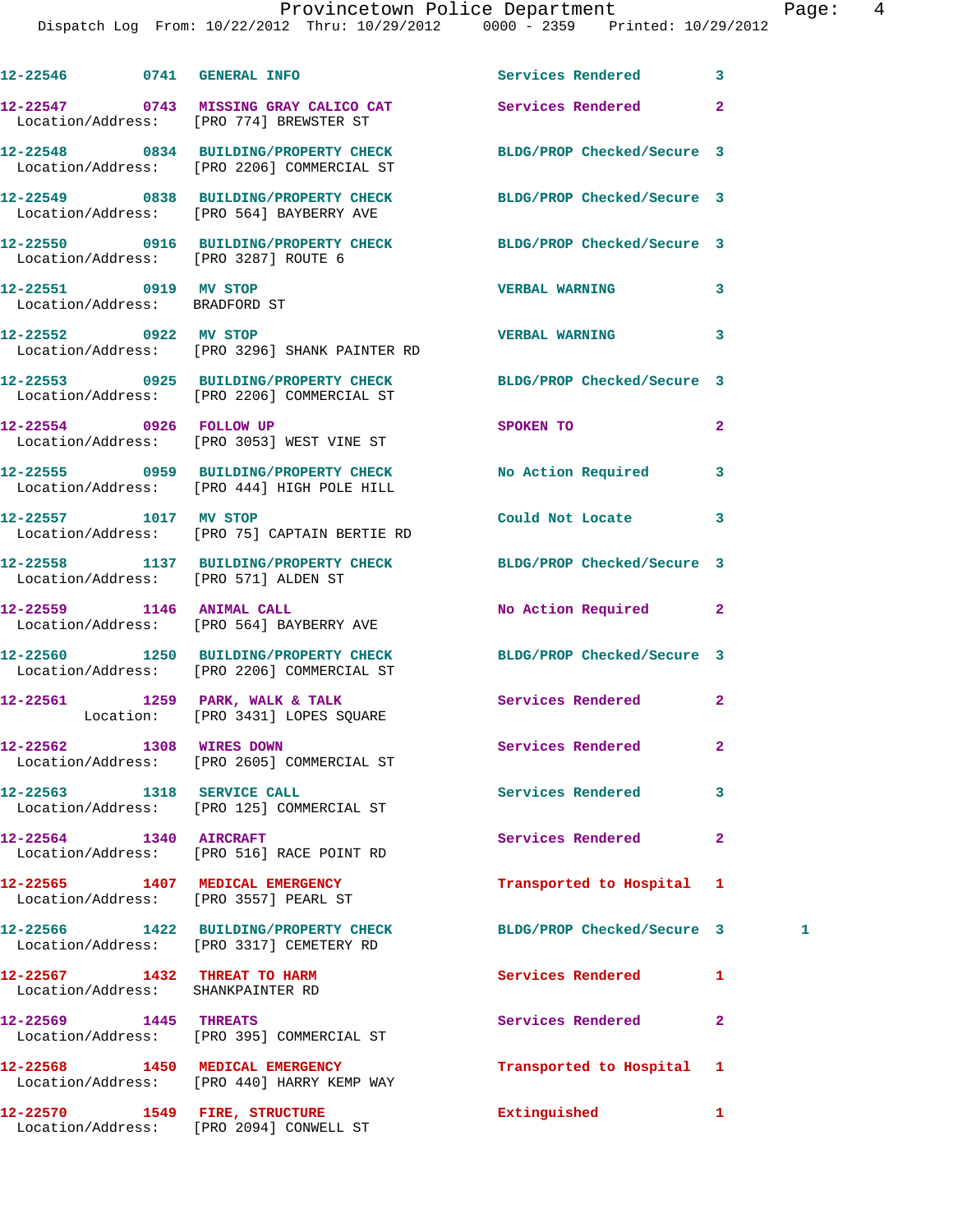|                                                     | 12-22571 1612 LOST KEYS<br>Location/Address: [PRO 542] SHANK PAINTER RD                                                     | Services Rendered                    | $\mathbf{3}$               |
|-----------------------------------------------------|-----------------------------------------------------------------------------------------------------------------------------|--------------------------------------|----------------------------|
|                                                     | Location/Address: [PRO 2746] BRADFORD ST                                                                                    | Services Rendered                    | 1                          |
|                                                     | 12-22573 1639 LARCENY / FORGERY / FRAUD<br>Location/Address: [PRO 3015] BRADFORD ST                                         | <b>Services Rendered</b>             | $\overline{a}$             |
| 12-22574 1729 AIRCRAFT                              | Location/Address: [PRO 516] RACE POINT RD                                                                                   | Services Rendered                    | $\overline{\phantom{0}}$ 2 |
| Location/Address: [PRO 433] RYDER ST                | 12-22575 1811 BUILDING/PROPERTY CHECK                                                                                       | BLDG/PROP Checked/Secure 3           |                            |
|                                                     | 12-22576 1829 BUILDING/PROPERTY CHECK<br>Location/Address: [PRO 2206] COMMERCIAL ST                                         | BLDG/PROP Checked/Secure 3           |                            |
|                                                     | 12-22577 1910 BUILDING/PROPERTY CHECK<br>Location/Address: [PRO 1646] WINSLOW ST                                            | BLDG/PROP Checked/Secure 3           |                            |
|                                                     | 12-22578 1952 BUILDING/PROPERTY CHECK<br>Location/Address: [PRO 519] RACE POINT RD                                          | BLDG/PROP Checked/Secure 3           |                            |
| Location/Address: [PRO 2513] ROUTE 6                | 12-22579 1959 MV OBSERVANCE / ASSIGNMENT Services Rendered 3                                                                |                                      |                            |
| 12-22580 2009 MV STOP<br>Location/Address: SNAIL RD |                                                                                                                             | <b>VERBAL WARNING</b>                | 3                          |
|                                                     | 12-22581 2020 BUILDING/PROPERTY CHECK<br>Location/Address: [PRO 488] MAYFLOWER ST                                           | BLDG/PROP Checked/Secure 3           |                            |
| 12-22582 2112 MV STOP                               | Location/Address: SHANK PAINTER RD + BROWNE ST                                                                              | <b>VERBAL WARNING</b>                | 3                          |
| Location/Address: [PRO 16] BRADFORD ST              | 12-22583 2118 BUILDING/PROPERTY CHECK                                                                                       | BLDG/PROP Checked/Secure 3           |                            |
|                                                     | 12-22584 2135 BUILDING/PROPERTY CHECK<br>Location/Address: [PRO 1638] COMMERCIAL ST                                         | BLDG/PROP Checked/Secure 3           |                            |
|                                                     | 12-22585 2135 BUILDING/PROPERTY CHECK<br>Location/Address: [PRO 2483] COMMERCIAL ST                                         | Services Rendered 3                  |                            |
| 12-22586 2148 MV DISABLED                           | Location/Address: ROUTE 6 + SHANK PAINTER RD                                                                                | Services Rendered 2                  |                            |
|                                                     | 12-22587 2153 BUILDING/PROPERTY CHECK BLDG/PROP Checked/Secure 3<br>Location/Address: [PRO 440] HARRY KEMP WAY              |                                      |                            |
|                                                     | 12-22588 2218 BUILDING/PROPERTY CHECK<br>Location/Address: [PRO 545] SHANKPAINTER RD                                        | BLDG/PROP Checked/Secure 3           |                            |
|                                                     | 12-22589 2303 SUSPICIOUS ACTIVITY<br>Location/Address: COMMERCIAL ST + DYER ST                                              | Could Not Locate 2                   |                            |
| Location/Address: [PRO 3259] MACMILLAN              | 12-22590 2325 BUILDING/PROPERTY CHECK BLDG/PROP Checked/Secure 3                                                            |                                      |                            |
|                                                     |                                                                                                                             | BLDG/PROP Checked/Secure 3           |                            |
| For Date: $10/24/2012$ - Wednesday                  |                                                                                                                             |                                      |                            |
|                                                     | 12-22592      0004   MV OBSERVANCE / ASSIGNMENT      Services Rendered      3<br>Location/Address: BRADFORD ST + HOWLAND ST |                                      |                            |
| 12-22593 0022 LOBBY TRAFFIC                         |                                                                                                                             | <b>Services Rendered 22 Services</b> |                            |

12-22593 0022 LOBBY TRAFFIC Services Rendered 2 24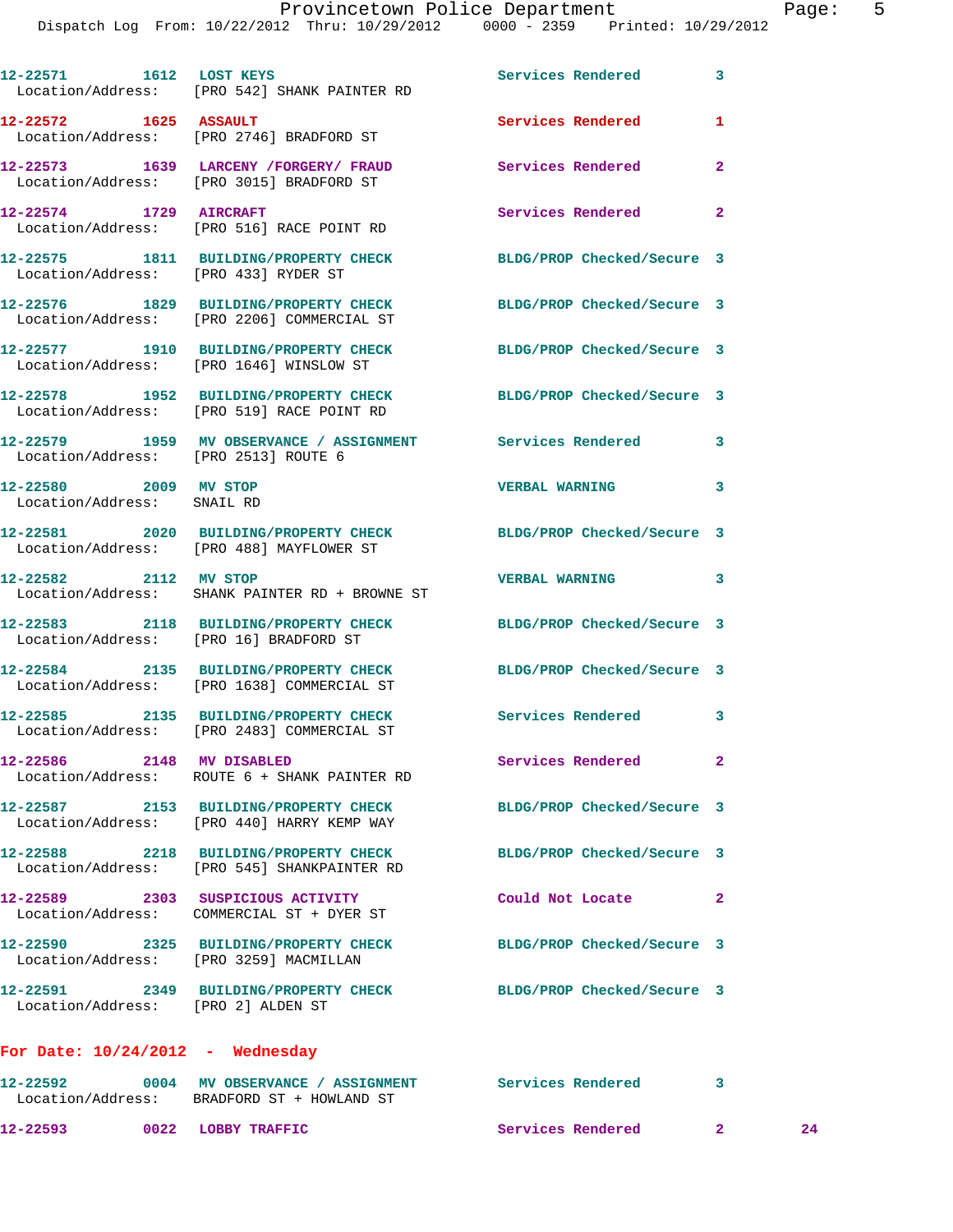|                                                                    | Dispatch Log From: 10/22/2012 Thru: 10/29/2012 0000 - 2359 Printed: 10/29/2012                                   | Provincetown Police Department | Page: 6      |
|--------------------------------------------------------------------|------------------------------------------------------------------------------------------------------------------|--------------------------------|--------------|
|                                                                    | Location/Address: [PRO 542] SHANK PAINTER RD                                                                     |                                |              |
|                                                                    | 12-22594 0050 BUILDING/PROPERTY CHECK BLDG/PROP Checked/Secure 3<br>Location/Address: [PRO 99] COMMERCIAL ST     |                                |              |
|                                                                    | 12-22595 0059 MV OBSERVANCE / ASSIGNMENT Services Rendered 3<br>Location/Address: [PRO 2577] BRADFORD ST         |                                |              |
|                                                                    | 12-22596 0132 BUILDING/PROPERTY CHECK BLDG/PROP Checked/Secure 3<br>Location/Address: [PRO 306] COMMERCIAL ST    |                                |              |
|                                                                    | 12-22597 0258 BUILDING/PROPERTY CHECK BLDG/PROP Checked/Secure 3<br>Location/Address: [PRO 545] SHANK PAINTER RD |                                |              |
|                                                                    | 12-22598 0353 BUILDING/PROPERTY CHECK BLDG/PROP Checked/Secure 3<br>Location/Address: [PRO 105] COMMERCIAL ST    |                                |              |
|                                                                    | 12-22599 0511 BUILDING/PROPERTY CHECK BLDG/PROP Checked/Secure 3<br>Location/Address: [PRO 444] HIGH POLE        |                                |              |
| 12-22600 0531 ALARM - GENERAL<br>Location/Address: SHANKPAINTER RD |                                                                                                                  | BLDG/PROP Checked/Secure 1     |              |
|                                                                    | 12-22601 0542 MV OBSERVANCE / ASSIGNMENT Services Rendered 3<br>Location: ROUTE 6 I/B NEAR HOWLAND               |                                |              |
|                                                                    | 12-22602 0636 SPEED DOLLY ASSIGNMENT<br>Location/Address: [PRO 2493] BRADFORD ST                                 | Services Rendered 3            |              |
|                                                                    | 12-22603 0713 BUILDING/PROPERTY CHECK BLDG/PROP Checked/Secure 3<br>Location/Address: [PRO 3317] CEMETERY RD     |                                |              |
|                                                                    | 12-22604 0726 STREET CLOSURES<br>Location/Address: [PRO 210] COMMERCIAL ST                                       | No Action Required 3           |              |
|                                                                    | 12-22605 0730 HARBORMASTER ON DUTY                                                                               | No Action Required 3           |              |
| Location/Address: [PRO 3287] ROUTE 6                               | 12-22606 0733 BUILDING/PROPERTY CHECK BLDG/PROP Checked/Secure 3                                                 |                                |              |
| Location/Address: [PRO 564] BAYBERRY                               | 12-22607 0752 BUILDING/PROPERTY CHECK Services Rendered 3                                                        |                                |              |
|                                                                    | 12-22608 0752 PROPERTY DAMAGE<br>Location/Address: [PRO 1957] COMMERCIAL ST                                      | <b>Services Rendered</b> 3     |              |
| 12-22609 0821 MV STOP<br>Location/Address: ROUTE 6 + SNAIL RD      |                                                                                                                  | <b>VERBAL WARNING</b>          | 3            |
| Location/Address: [PRO 2521] ROUTE 6                               | 12-22610 0855 MV OBSERVANCE / ASSIGNMENT Services Rendered 3                                                     |                                |              |
| 12-22611 0910 MV STOP<br>Location/Address: [PRO 2513] ROUTE 6      |                                                                                                                  | <b>VERBAL WARNING</b>          | 3            |
| 12-22612 0935 MV COMPLAINT                                         | Location/Address: [PRO 75] CAPTAIN BERTIE RD                                                                     | Vehicle Towed <b>Seat 1996</b> | $\mathbf{2}$ |
|                                                                    | 12-22613 0947 BUILDING/PROPERTY CHECK Services Rendered<br>Location/Address: [PRO 2483] COMMERCIAL ST            |                                | 3            |
| 12-22614 1001 ANIMAL CALL                                          | Location/Address: WINTHROP ST + BROWNE ST                                                                        | Services Rendered              | $\mathbf{2}$ |
|                                                                    | 12-22616 1037 BUILDING/PROPERTY CHECK BLDG/PROP Checked/Secure 3<br>Location/Address: [PRO 3318] CEMETERY RD     |                                |              |
|                                                                    | 12-22617 1055 ANIMAL-PET PANTRY<br>Location/Address: [PRO 537] SHANK PAINTER RD                                  | No Action Required             | $\mathbf{2}$ |
|                                                                    |                                                                                                                  | No Action Required 3           |              |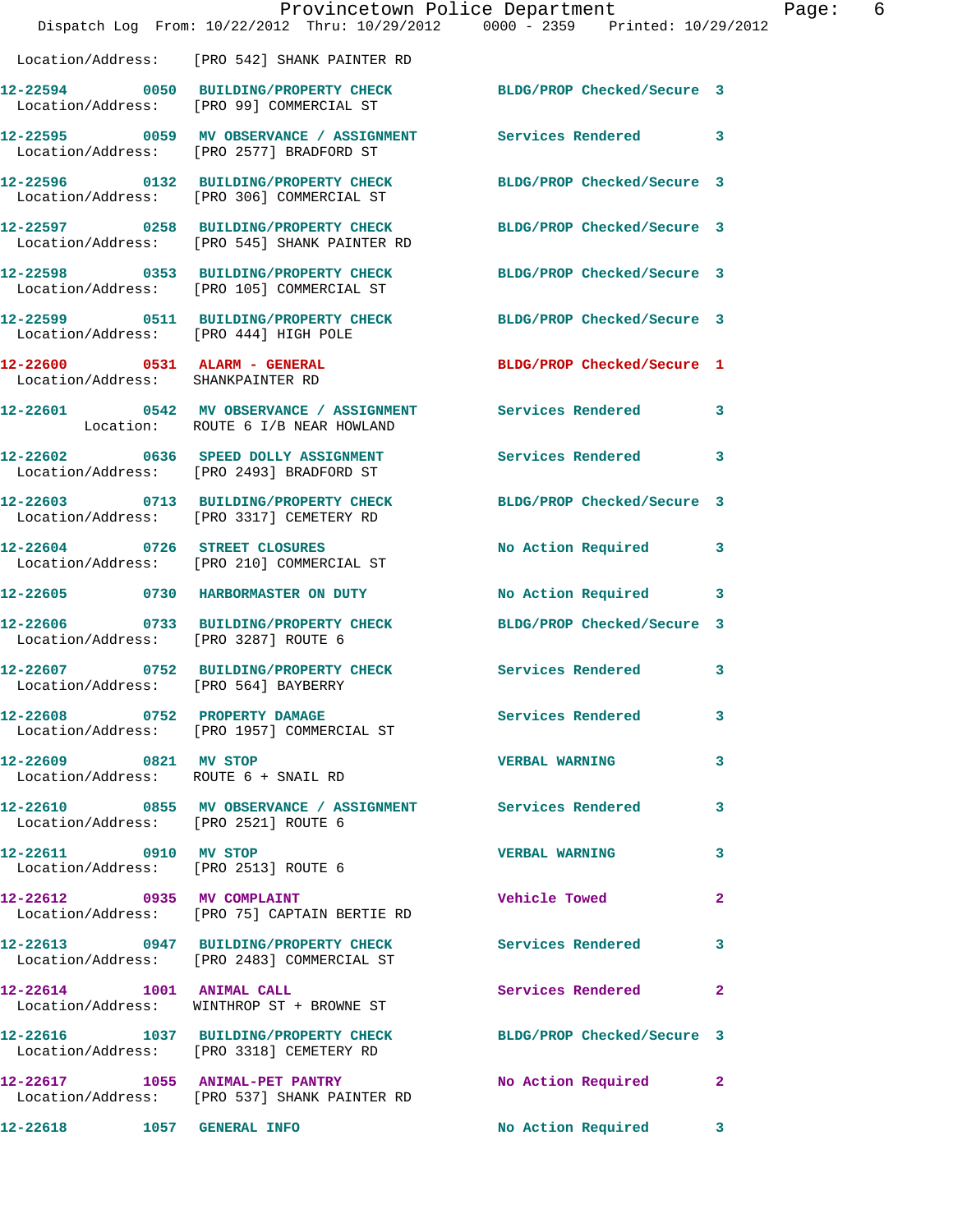|                                                                 | 12-22619 1148 ANIMAL-PET PANTRY<br>Location/Address: [PRO 3296] SHANK PAINTER RD                       | No Action Required         | $\mathbf{2}$            |
|-----------------------------------------------------------------|--------------------------------------------------------------------------------------------------------|----------------------------|-------------------------|
|                                                                 | 12-22620 1213 ANIMAL-PET PANTRY DROP OFF Services Rendered<br>Location/Address: [PRO 3222] ALDEN ST    |                            | $\overline{a}$          |
|                                                                 | 12-22621 1223 ANIMAL-PET PANTRY DROP OFF<br>Location/Address: [PRO 3007] HARRY KEMP WAY                | Services Rendered          | $\overline{a}$          |
|                                                                 | 12-22622 1228 ANIMAL-PET PANTRY DROP OFF Services Rendered<br>Location/Address: [PRO 2474] BRADFORD ST |                            | $\overline{\mathbf{2}}$ |
|                                                                 | 12-22623 1243 ANIMAL-PET PANTRY<br>Location/Address: [PRO 537] SHANK PAINTER RD                        | Services Rendered          | $\overline{2}$          |
| Location/Address: CONWELL ST + ROUTE 6                          | 12-22624 1253 TRAFFIC CONTROL                                                                          | Taken/Referred to Other 3  |                         |
| 12-22625 1255 MV STOP                                           | Location/Address: ROUTE 6 + SNAIL RD                                                                   | <b>VERBAL WARNING</b>      | 3                       |
| 12-22626 1333 ANIMAL CALL                                       | Location/Address: [PRO 1542] COMMERCIAL ST                                                             | <b>VERBAL WARNING</b>      | $\overline{a}$          |
|                                                                 | 12-22627 1345 BUILDING/PROPERTY CHECK<br>Location/Address: [PRO 2206] COMMERCIAL ST                    | BLDG/PROP Checked/Secure 3 |                         |
| Location/Address: [PRO 571] ALDEN ST                            | 12-22628 1405 BUILDING/PROPERTY CHECK                                                                  | BLDG/PROP Checked/Secure 3 |                         |
| Location/Address: [PRO 571] ALDEN ST                            | 12-22629 1506 BUILDING/PROPERTY CHECK BLDG/PROP Checked/Secure 3                                       |                            |                         |
|                                                                 | 12-22630 1548 BUILDING/PROPERTY CHECK<br>Location/Address: [PRO 2206] COMMERCIAL ST                    | BLDG/PROP Checked/Secure 3 |                         |
| Location/Address: ROUTE 6 + CONWELL ST                          | 12-22631 1635 ASSIST AGENCY / MUTUAL AID No Action Required                                            |                            | 3                       |
|                                                                 | 12-22632 1639 LOST DOG/FOUND<br>Location/Address: [PRO 1899] CREEK HILL RD                             | <b>Services Rendered</b>   | $\overline{a}$          |
| 12-22633 1703 MV STOP                                           | Location/Address: ROUTE 6 + SHANK PAINTER RD                                                           | <b>VERBAL WARNING</b>      | 3                       |
| Location/Address: [PRO 3287] ROUTE 6                            | 12-22634 1802 BUILDING/PROPERTY CHECK                                                                  | BLDG/PROP Checked/Secure 3 |                         |
| Location/Address: [PRO 433] RYDER ST                            | 12-22635 1807 BUILDING/PROPERTY CHECK BLDG/PROP Checked/Secure 3                                       |                            |                         |
|                                                                 | 12-22636 1812 FIRE, STRUCTURE<br>Location/Address: [PRO 3670] SHANK PAINTER RD                         | Could Not Locate           | 1                       |
|                                                                 | 12-22637 2009 BUILDING/PROPERTY CHECK<br>Location/Address: [PRO 444] HIGH POLE HILL                    | BLDG/PROP Checked/Secure 3 |                         |
|                                                                 | 12-22638 2104 BUILDING/PROPERTY CHECK<br>Location/Address: [PRO 175] COMMERCIAL ST                     | BLDG/PROP Checked/Secure 3 |                         |
|                                                                 | 12-22639 2138 SPEED DOLLY ASSIGNMENT<br>Location/Address: [PRO 2493] BRADFORD ST                       | No Action Required         | $\mathbf{3}$            |
|                                                                 | $12-22640$ 2142 ALARM - GENERAL<br>Location/Address: [PRO 965] KIMBERLY LN                             | False Alarm                | 1                       |
| 12-22641 2213 MV COMPLAINT<br>Location/Address: JEROME SMITH RD |                                                                                                        | Services Rendered          | $\overline{2}$          |
| 12-22642                                                        | 2239 ANIMAL-TURTLE ON BEACH                                                                            | No Action Required         | $\mathbf{2}$            |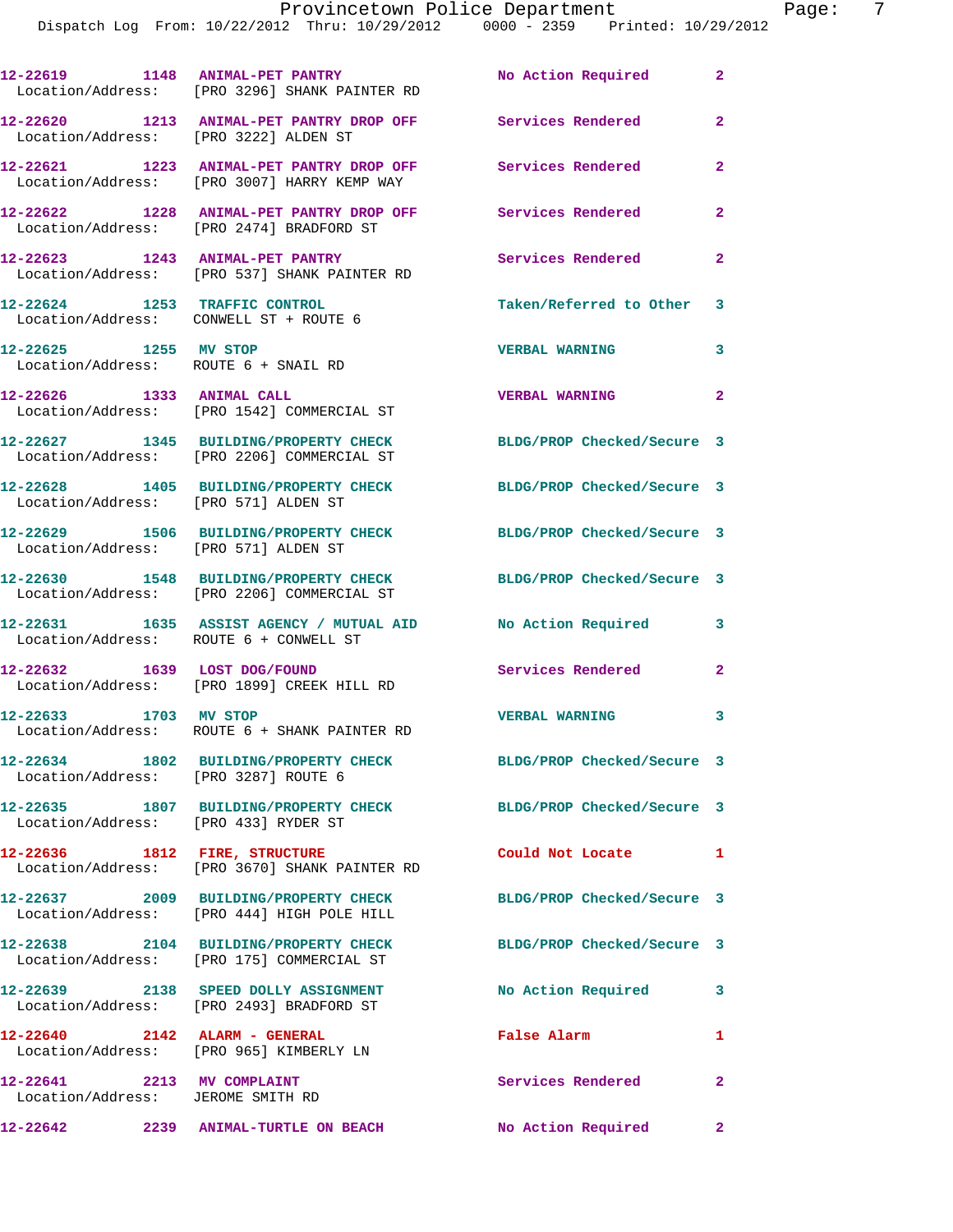|                                        |                                                                                                                  | Provincetown Police Department                                                 | Page: 8 |
|----------------------------------------|------------------------------------------------------------------------------------------------------------------|--------------------------------------------------------------------------------|---------|
|                                        |                                                                                                                  | Dispatch Log From: 10/22/2012 Thru: 10/29/2012 0000 - 2359 Printed: 10/29/2012 |         |
|                                        | Location/Address: [PRO 2490] PROVINCELANDS RD                                                                    |                                                                                |         |
| 12-22643 2320 MV STOP                  | Location/Address: CENTER ST + BRADFORD ST                                                                        | VERBAL WARNING 3                                                               |         |
|                                        | 12-22644 2326 BUILDING/PROPERTY CHECK BLDG/PROP Checked/Secure 3<br>Location/Address: [PRO 306] COMMERCIAL ST    |                                                                                |         |
|                                        | 12-22645 2334 BUILDING/PROPERTY CHECK BLDG/PROP Checked/Secure 3<br>Location/Address: [PRO 3296] SHANKPAINTER RD |                                                                                |         |
|                                        | 12-22646 2338 BUILDING/PROPERTY CHECK BLDG/PROP Checked/Secure 3<br>Location/Address: [PRO 1778] SHANKPAINTER RD |                                                                                |         |
| For Date: $10/25/2012$ - Thursday      |                                                                                                                  |                                                                                |         |
|                                        | 12-22647 0006 LOBBY TRAFFIC<br>Location/Address: [PRO 542] SHANK PAINTER RD                                      | Services Rendered 2                                                            | 26      |
|                                        | 12-22648 0011 MV OBSERVANCE / ASSIGNMENT Services Rendered<br>Location/Address: [PRO 595] BRADFORD ST            | $\mathbf{3}$                                                                   |         |
|                                        | 12-22649 0039 MV OBSERVANCE / ASSIGNMENT Services Rendered<br>Location/Address: BRADFORD ST + STANDISH ST        | 3                                                                              |         |
|                                        | 12-22650 0051 BUILDING/PROPERTY CHECK<br>Location/Address: [PRO 3317] CEMETERY RD                                | BLDG/PROP Checked/Secure 3                                                     |         |
|                                        | 12-22651 0133 BUILDING/PROPERTY CHECK<br>Location/Address: [PRO 440] HARRY KEMP WAY                              | BLDG/PROP Checked/Secure 3                                                     |         |
| Location/Address: [PRO 446] HOWLAND ST | 12-22652 0145 BUILDING/PROPERTY CHECK BLDG/PROP Checked/Secure 3                                                 |                                                                                |         |
| 12-22653 0145 MV STOP                  | Location/Address: [PRO 3004] BRADFORD ST                                                                         | VERBAL WARNING 3                                                               |         |
|                                        | 12-22654 0254 BUILDING/PROPERTY CHECK BLDG/PROP Checked/Secure 3<br>Location/Address: [PRO 1638] COMMERCIAL ST   |                                                                                |         |
|                                        | 12-22655 0438 BUILDING/PROPERTY CHECK<br>Location/Address: [PRO 545] SHANKPAINTER RD                             | BLDG/PROP Checked/Secure 3                                                     |         |
|                                        | 12-22656 0558 SUSPICIOUS ACTIVITY SPOKEN TO<br>Location/Address: [PRO 3736] COMMERCIAL ST                        | $\mathbf{2}$                                                                   |         |
|                                        | 12-22657 0606 PARK, WALK & TALK<br>Location: [PRO 3431] LOPES SQUARE                                             | Services Rendered 2                                                            |         |
|                                        | 12-22658 0727 BOAT/HARBORMASTER<br>Location/Address: [PRO 2543] MACMILLAN WHARF                                  | Services Rendered 2                                                            |         |
| Location/Address: [PRO 3287] ROUTE 6   | 12-22659 0802 BUILDING/PROPERTY CHECK BLDG/PROP Checked/Secure 3                                                 |                                                                                |         |
| Location/Address: [PRO 2521] ROUTE 6   | 12-22660 0840 MV OBSERVANCE / ASSIGNMENT Services Rendered 3                                                     |                                                                                |         |
| 12-22661 0844 MV STOP                  | Location/Address: ROUTE 6 + SNAIL RD                                                                             | VERBAL WARNING 3                                                               |         |
| 12-22662 0849 MV STOP                  | Location/Address: BANGS ST + BRADFORD ST                                                                         | Services Rendered 3                                                            |         |
|                                        | 12-22663 0908 GENERATOR TEST                                                                                     | Services Rendered 3                                                            |         |
| Location/Address: [PRO 571] ALDEN ST   | 12-22664 0911 BUILDING/PROPERTY CHECK BLDG/PROP Checked/Secure 3                                                 |                                                                                |         |
|                                        | 12-22665 0912 PARK, WALK & TALK                                                                                  | Services Rendered 2                                                            |         |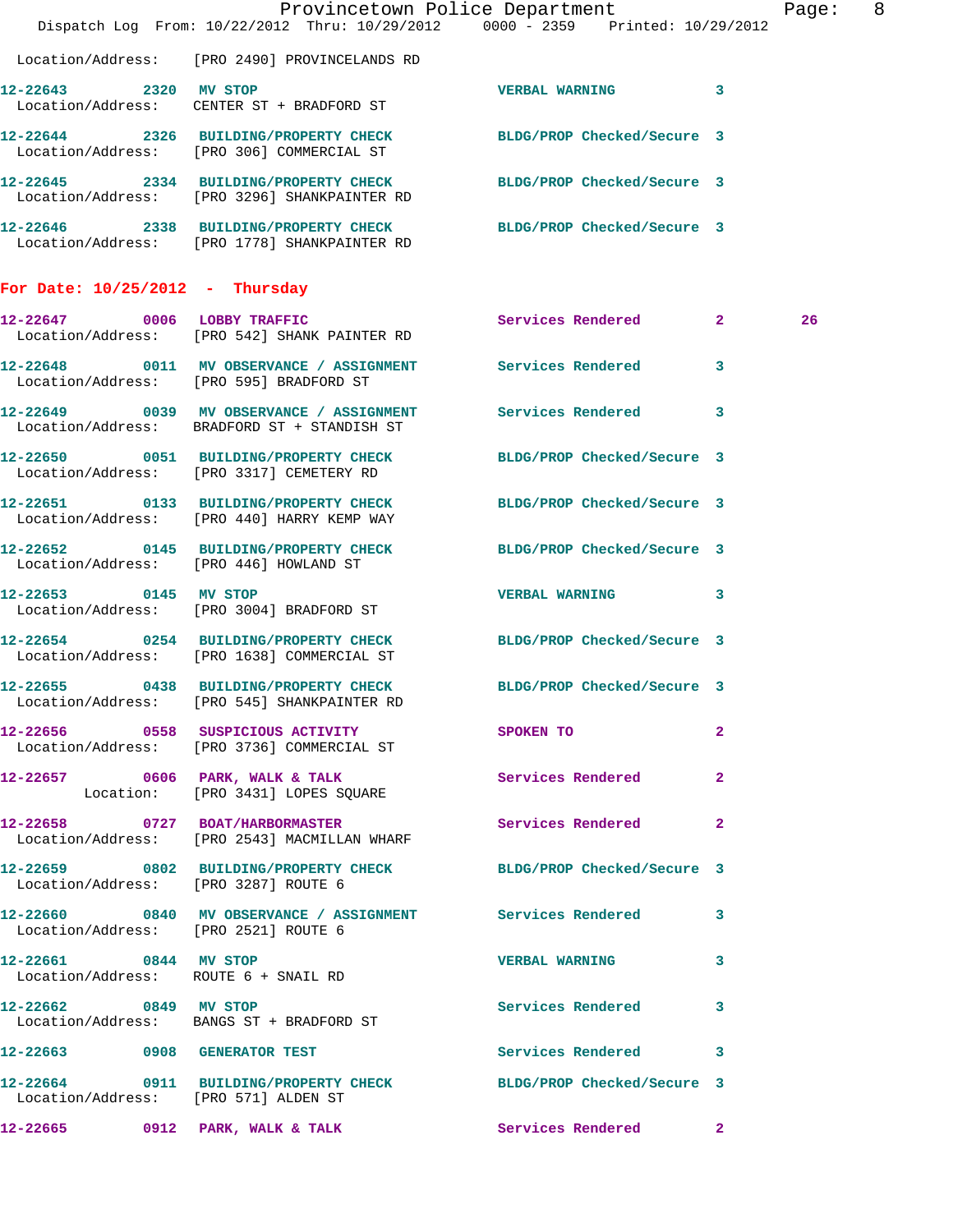|                                        | Provincetown Police Department                                                       |                            |                         |
|----------------------------------------|--------------------------------------------------------------------------------------|----------------------------|-------------------------|
|                                        | Dispatch Log From: 10/22/2012 Thru: 10/29/2012 0000 - 2359 Printed: 10/29/2012       |                            |                         |
| Location/Address: [PRO 3222] ALDEN ST  |                                                                                      |                            |                         |
| 12-22666 0930 ANIMAL CALL              | Location/Address: ROUTE 6 + SNAIL RD                                                 | Services Rendered          | $\mathbf{2}$            |
|                                        | 12-22667 0933 BUILDING/PROPERTY CHECK<br>Location/Address: [PRO 2483] COMMERCIAL ST  | Services Rendered          | 3                       |
|                                        | 12-22668 0939 911 GENERAL<br>Location/Address: [PRO 440] HARRY KEMP WAY              | Services Rendered          | 1                       |
|                                        | 12-22669 0947 DOG COMPLAINT<br>Location/Address: [PRO 3287] ROUTE 6                  | Services Rendered          | $\overline{a}$          |
|                                        | 12-22670 1002 FIREARMS / WEAPONS<br>Location/Address: [PRO 542] SHANK PAINTER RD     | Services Rendered          | $\overline{a}$          |
|                                        | 12-22671 1029 LOST/FOUND PROPERTY<br>Location/Address: [PRO 542] SHANK PAINTER RD    | <b>Services Rendered</b>   | 3                       |
|                                        | 12-22672 1040 SUSPICIOUS ACTIVITY<br>Location/Address: [PRO 542] SHANK PAINTER RD    | Services Rendered          | $\overline{\mathbf{2}}$ |
| 12-22673 1140 MV STOP                  | Location/Address: [PRO 2513] ROUTE 6                                                 | <b>VERBAL WARNING</b>      | 3                       |
| 12-22674 1158 HAZARDS                  | Location/Address: [PRO 2391] BRADFORD ST                                             | SPOKEN TO                  | $\overline{\mathbf{2}}$ |
|                                        | 12-22675 1214 MEDICAL EMERGENCY<br>Location/Address: [PRO 442] HARRY KEMP WAY        | Transported to Hospital    | 1                       |
|                                        | 12-22676 1237 LOST/FOUND PROPERTY<br>Location/Address: [PRO 539] SHANK PAINTER RD    | No Action Required         | 3                       |
| 12-22677 1506 FIRE, OTHER              | Location/Address: [PRO 1892] SHANK PAINTER RD                                        | Services Rendered          | 1                       |
| Location/Address: [PRO 433] RYDER ST   | 12-22678 2041 BUILDING/PROPERTY CHECK BLDG/PROP Checked/Secure 3                     |                            |                         |
|                                        | 12-22679 2053 BUILDING/PROPERTY CHECK<br>Location/Address: [PRO 3306] HEATHER'S      | BLDG/PROP Checked/Secure 3 |                         |
| Location/Address: [PRO 16] BRADFORD ST | 12-22680 2117 BUILDING/PROPERTY CHECK                                                | BLDG/PROP Checked/Secure 3 |                         |
|                                        | 12-22681 2222 BUILDING/PROPERTY CHECK<br>Location/Address: [PRO 545] SHANKPAINTER RD | BLDG/PROP Checked/Secure 3 |                         |
|                                        | 12-22682 2337 BUILDING/PROPERTY CHECK<br>Location/Address: [PRO 530] SHANKPAINTER RD | BLDG/PROP Checked/Secure 3 |                         |
| 2358 MV STOP<br>12-22683               | Location/Address: COMMERCIAL ST + DEWEY AVE                                          | <b>VERBAL WARNING</b>      | 3                       |
| For Date: $10/26/2012$ - Friday        |                                                                                      |                            |                         |

Page: 9

| 12-22684<br>Location/Address: | 0010 | MV STOP<br>[PRO 2519] ROUTE 6                                                  | <b>VERBAL WARNING</b>      |    |
|-------------------------------|------|--------------------------------------------------------------------------------|----------------------------|----|
| 12-22685                      | 0041 | <b>BUILDING/PROPERTY CHECK</b><br>Location/Address: [PRO 2543] MACMILLAN WHARF | BLDG/PROP Checked/Secure 3 |    |
| 12-22687                      | 0048 | LOBBY TRAFFIC<br>Location/Address: [PRO 542] SHANK PAINTER RD                  | Services Rendered          | 25 |
| 12-22686<br>Location/Address: | 0049 | MEDICAL EMERGENCY<br>[PRO 1734] HOLWAY AVE                                     | Transported to Hospital 1  |    |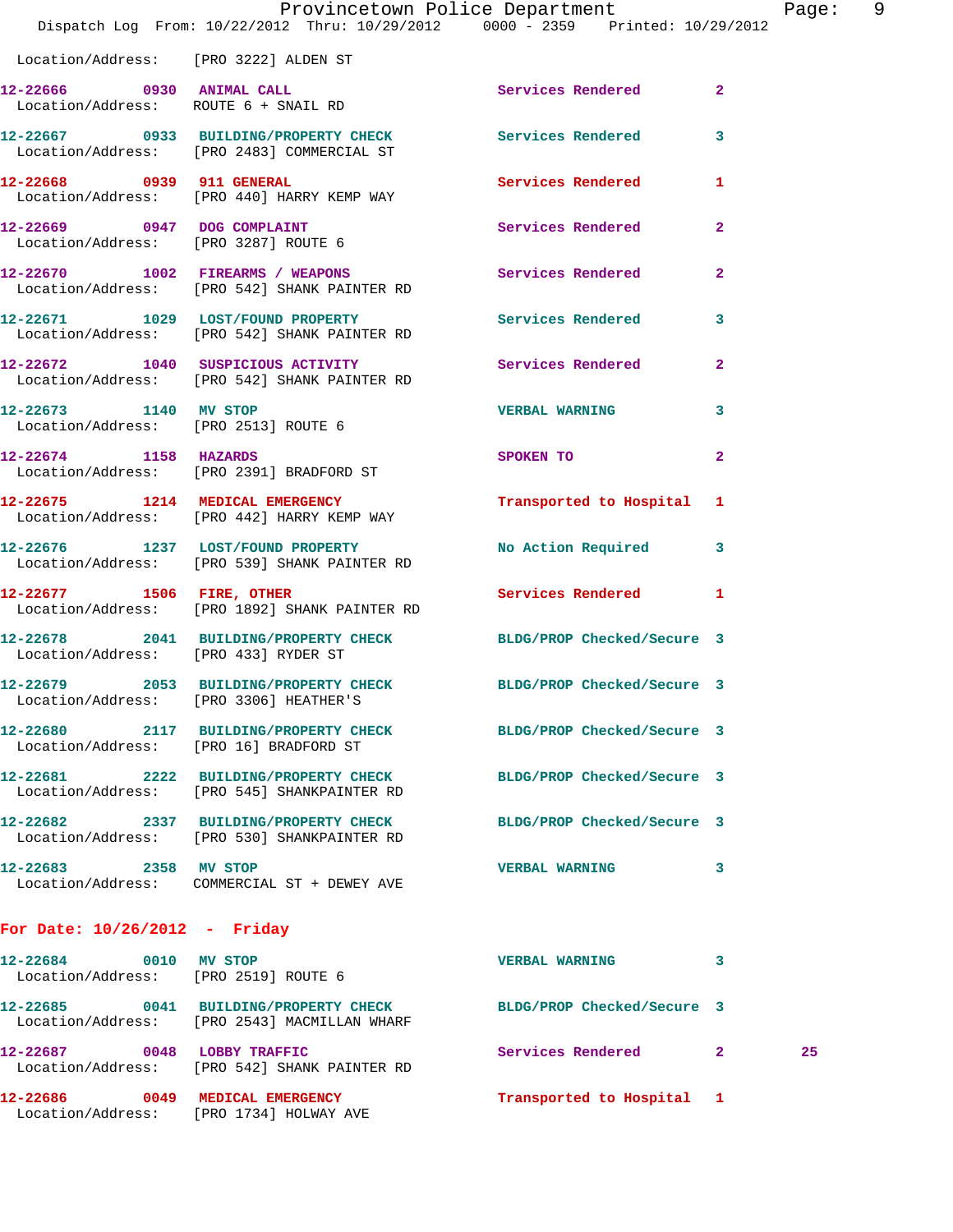|                                        | Provincetown Police Department Fage: 10<br>Dispatch Log From: 10/22/2012 Thru: 10/29/2012 0000 - 2359 Printed: 10/29/2012 |                            |              |
|----------------------------------------|---------------------------------------------------------------------------------------------------------------------------|----------------------------|--------------|
| Location/Address: [PRO 444] HIGH POLE  | 12-22688 0209 BUILDING/PROPERTY CHECK BLDG/PROP Checked/Secure 3                                                          |                            |              |
|                                        | 12-22689 0210 BUILDING/PROPERTY CHECK BLDG/PROP Checked/Secure 3<br>Location/Address: [PRO 105] COMMERCIAL ST             |                            |              |
|                                        | 12-22690 0449 BUILDING/PROPERTY CHECK BLDG/PROP Checked/Secure 3<br>Location/Address: [PRO 341] COMMERCIAL ST             |                            |              |
|                                        | 12-22691 0451 BUILDING/PROPERTY CHECK BLDG/PROP Checked/Secure 3<br>Location/Address: [PRO 2542] COMMERCIAL ST            |                            |              |
| Location/Address: [PRO 57] BRADFORD ST | 12-22692 0459 BUILDING/PROPERTY CHECK BLDG/PROP Checked/Secure 3                                                          |                            |              |
| 12-22693 0610 HAZARDS                  | Location/Address: [PRO 3440] ROUTE 6                                                                                      | Services Rendered 2        |              |
|                                        | 12-22694 0653 BUILDING/PROPERTY CHECK BLDG/PROP Checked/Secure 3<br>Location/Address: [PRO 3318] CEMETERY RD              |                            |              |
|                                        | 12-22695 0732 LANDLORD/TENANT<br>Location/Address: [PRO 523] COMMERCIAL ST                                                | SPOKEN TO                  | $\mathbf{2}$ |
|                                        | 12-22696 0740 SPEED DOLLY ASSIGNMENT Services Rendered<br>Location/Address: GOSNOLD ST + BRADFORD ST                      |                            | 3            |
|                                        | 12-22697 0743 H/M ON/OFF DUTY<br>Location/Address: [PRO 2543] MACMILLAN WHARF                                             | No Action Required         | $\mathbf{2}$ |
| Location/Address: [PRO 39] BAYBERRY    | 12-22698 0836 BUILDING/PROPERTY CHECK No Action Required                                                                  |                            | $\mathbf{3}$ |
|                                        | 12-22699 0837 BUILDING/PROPERTY CHECK Services Rendered 3<br>Location/Address: [PRO 391] COMMERCIAL ST                    |                            |              |
| Location/Address: [PRO 3287] ROUTE 6   | 12-22700 0858 BUILDING/PROPERTY CHECK BLDG/PROP Checked/Secure 3                                                          |                            |              |
| Location/Address: [PRO 571] ALDEN ST   | 12-22701 0922 BUILDING/PROPERTY CHECK BLDG/PROP Checked/Secure 3                                                          |                            |              |
|                                        | 12-22702 0954 FOUND KEYS W/ BLACK CASE<br>Location/Address: [PRO 1714] COMMERCIAL ST                                      | Services Rendered          | 3            |
| Location/Address: HARRY KEMP WAY       | 12-22703 1022 MEDICAL EMERGENCY Services Rendered 1                                                                       |                            |              |
| Location/Address: JOHNSON ST           | 12-22704 1049 PARKING COMPLAINT / GENERAL SPOKEN TO                                                                       |                            | 3            |
| 12-22705 1108 ANIMAL CALL              | Location/Address: [PRO 689] ATLANTIC AVE                                                                                  | <b>Services Rendered</b>   | $\mathbf{2}$ |
|                                        | 12-22706 1130 FOUND ARGENTINA ID<br>Location/Address: [PRO 1953] COMMERCIAL ST                                            | Services Rendered          | 3            |
| 12-22707 1254 COMPLAINT                | Location/Address: [PRO 3607] BRADFORD ST                                                                                  | Services Rendered          | 3            |
|                                        | 12-22708 1309 911 ABANDONED<br>Location/Address: [PRO 440] HARRY KEMP WAY                                                 | Services Rendered          | 1            |
|                                        | 12-22709 1341 TRANSPORT<br>Location/Address: [PRO 542] SHANK PAINTER RD                                                   | Services Rendered 3        |              |
|                                        | 12-22710 1536 PARK, WALK & TALK<br>Location: [PRO 3431] LOPES SQUARE                                                      | <b>Services Rendered</b> 2 |              |
|                                        |                                                                                                                           |                            |              |

**12-22711 1621 MEDICAL EMERGENCY Transported to Hospital 1** 

Location/Address: [PRO 999] MONTELLO ST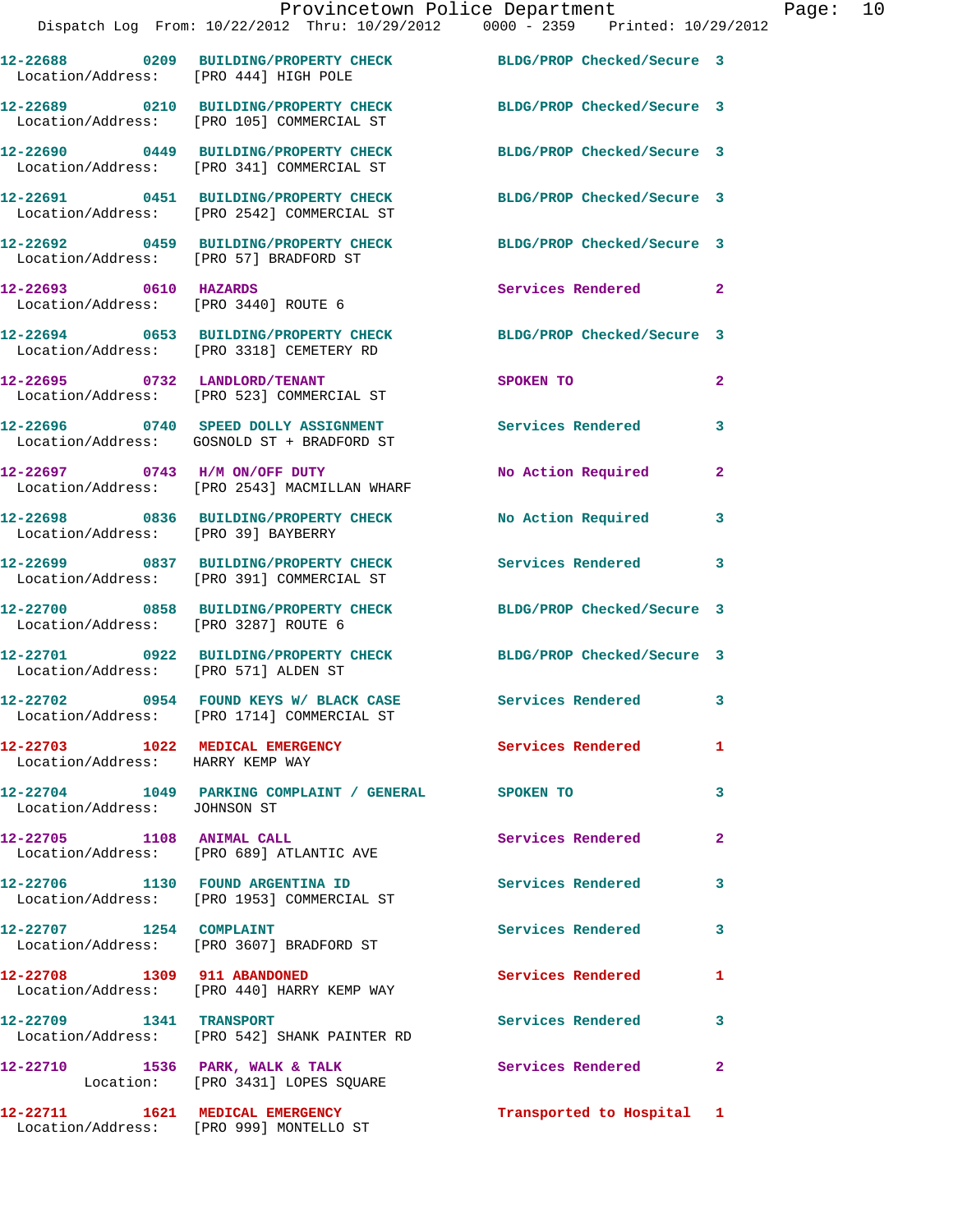Provincetown Police Department Fage: 11 Dispatch Log From: 10/22/2012 Thru: 10/29/2012 0000 - 2359 Printed: 10/29/2012 **12-22712 1633 BUILDING/PROPERTY CHECK Services Rendered 3**  Location/Address: [PRO 2483] COMMERCIAL ST **12-22714 1634 FOLLOW UP Services Rendered 2**  Location/Address: [PRO 523] COMMERCIAL ST **12-22713 1636 FIRE, OTHER Services Rendered 1**  Location/Address: [PRO 2807] ROUTE 6 **12-22715 1636 FIRE, OTHER Services Rendered 1**  Location/Address: [PRO 547] COMMERCIAL ST **12-22720 1645 196 OUT OF SERVICE Services Rendered 1**  Location/Address: [PRO 1892] SHANK PAINTER RD **12-22716 1701 LOOSE DOG Services Rendered 2**  Location/Address: [PRO 165] COMMERCIAL ST **12-22717 1714 SERVE PAPERWORK Services Rendered 3**  Location/Address: [PRO 344] COMMERCIAL ST **12-22718 1752 SERVICE CALL Services Rendered 3**  Location/Address: [PRO 2692] COMMERCIAL ST **12-22719 1816 LOST MEDS Services Rendered 3**  Location/Address: [PRO 542] SHANK PAINTER RD **12-22721 1842 MV STOP VERBAL WARNING 3**  Location/Address: [PRO 68] PROVINCELANDS RD **12-22722 1859 MV STOP No Action Required 3**  Location/Address: [PRO 2519] ROUTE 6 **12-22723 1902 PARKING COMPLAINT / GENERAL Citation/Warning Issued 3**  Location/Address: COMMERCIAL ST

Location/Address: [PRO 175] COMMERCIAL ST

Location/Address: [PRO 1591] PEARL ST

**12-22726 1949 MV STOP VERBAL WARNING 3** 

**12-22730 2045 BUILDING/PROPERTY CHECK BLDG/PROP Checked/Secure 3** 

**12-22732 2130 MV OBSERVANCE / ASSIGNMENT Services Rendered 3**  Location/Address: [PRO 2513] ROUTE 6

**12-22733 2134 MV STOP VERBAL WARNING 3**  Location/Address: [PRO 2521] ROUTE 6

**12-22734 2148 BUILDING/PROPERTY CHECK BLDG/PROP Checked/Secure 3** 

Location/Address: [PRO 512] PRINCE ST

**12-22735 2207 BUILDING/PROPERTY CHECK BLDG/PROP Checked/Secure 3** 

**12-22724 1940 BUILDING/PROPERTY CHECK BLDG/PROP Checked/Secure 3** 

**12-22725 1945 911 HANG UP Services Rendered 1** 

Location/Address: [PRO 396] COMMERCIAL ST

12-22727 2000 PARK, WALK & TALK **Services Rendered** 2 Location/Address: [PRO 3430] COMMERCIAL ST

**12-22728 2015 BUILDING/PROPERTY CHECK BLDG/PROP Checked/Secure 3**  Location/Address: [PRO 2206] COMMERCIAL ST

**12-22729 2030 BUILDING/PROPERTY CHECK BLDG/PROP Checked/Secure 3**  Location/Address: [PRO 16] BRADFORD ST

Location/Address: [PRO 3163] WINTHROP ST

**12-22731 2121 MV STOP VERBAL WARNING 3**  Location/Address: [PRO 539] SHANK PAINTER RD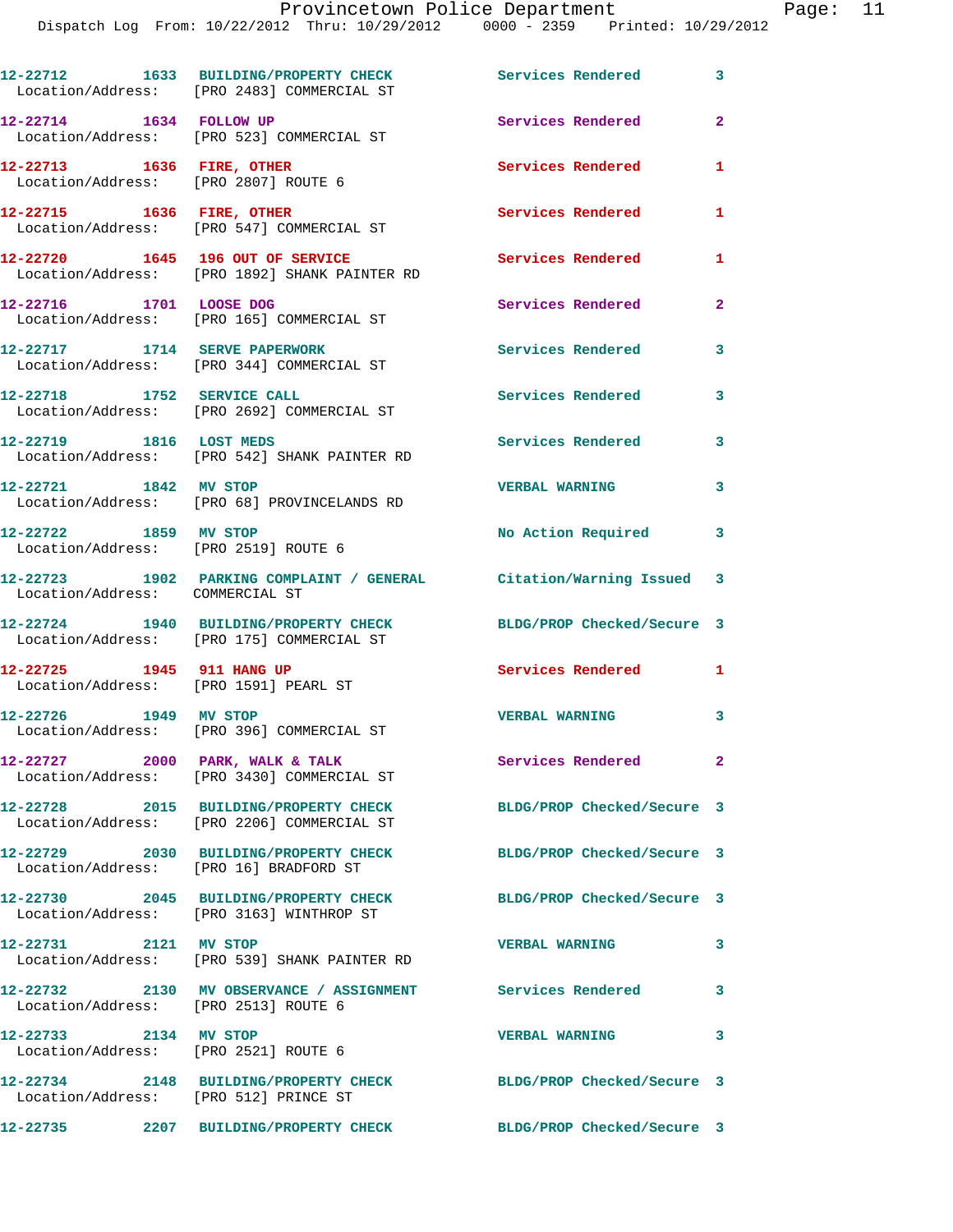|                                        |                                                                                                                  | Provincetown Police Department | Page: 12     |
|----------------------------------------|------------------------------------------------------------------------------------------------------------------|--------------------------------|--------------|
|                                        | Dispatch Log From: 10/22/2012 Thru: 10/29/2012 0000 - 2359 Printed: 10/29/2012                                   |                                |              |
|                                        | Location/Address: [PRO 3318] CEMETERY RD                                                                         |                                |              |
|                                        | 12-22736 2209 BUILDING/PROPERTY CHECK BLDG/PROP Checked/Secure 3<br>Location/Address: [PRO 3317] CEMETERY RD     |                                |              |
|                                        | 12-22737 2212 FOUND WALLET/RETURNED Services Rendered 3<br>Location/Address: [PRO 542] SHANK PAINTER RD          |                                |              |
|                                        | 12-22738 2220 DOMESTIC DISTURBANCE/ASSAULT Peace Restored<br>Location/Address: [PRO 444] HIGH POLE HILL          |                                | $\mathbf{1}$ |
| 12-22739 2229 MV STOP                  | Location/Address: [PRO 2391] BRADFORD ST                                                                         | <b>VERBAL WARNING</b>          | 3            |
|                                        | 12-22740 2309 NOISE COMPLAINT<br>Location/Address: [PRO 1547] COMMERCIAL ST                                      | SPOKEN TO                      | 3            |
|                                        | 12-22742 2311 ASSIST CITIZEN<br>Location/Address: [OT 2] PROVIDENCE RHODE ISLAND                                 | No Action Required 3           |              |
| Location/Address: [PRO 2543] MACMILLAN | 12-22741 2326 BUILDING/PROPERTY CHECK BLDG/PROP Checked/Secure 3                                                 |                                |              |
| For Date: $10/27/2012$ - Saturday      |                                                                                                                  |                                |              |
| Location/Address: [PRO 2] ALDEN ST     | 12-22743 0018 BUILDING/PROPERTY CHECK BLDG/PROP Checked/Secure 3                                                 |                                |              |
|                                        | 12-22744 0026 MV OBSERVANCE / ASSIGNMENT Services Rendered 3<br>Location/Address: [PRO 595] BRADFORD ST          |                                |              |
| Location/Address: [PRO 444] HIGH POLE  | 12-22745 0030 BUILDING/PROPERTY CHECK BLDG/PROP Checked/Secure 3                                                 |                                |              |
|                                        | 12-22746 0053 MEDICAL EMERGENCY<br>Location/Address: [PRO 442] HARRY KEMP WAY                                    | Transported to Hospital 1      |              |
| 12-22747 0112 MV STOP                  | Location/Address: [PRO 94] BRADFORD ST                                                                           | <b>VERBAL WARNING</b>          | 3            |
| 12-22749 0127 DISTURBANCE              | Location/Address: [PRO 165] COMMERCIAL ST                                                                        | <b>GONE ON ARRIVAL</b> 1       |              |
| Location: JUNIOR TAXI                  | 12-22750 0150 FOUND IPHONE/RETURNED                                                                              | No Action Required             | 3            |
|                                        | 12-22751 0223 NOISE COMPLAINT<br>Location/Address: [PRO 1547] COMMERCIAL ST                                      | SPOKEN TO                      | 3            |
|                                        | 12-22752 0253 BUILDING/PROPERTY CHECK BLDG/PROP Checked/Secure 3<br>Location/Address: [PRO 564] BAYBERRY         |                                |              |
|                                        | 12-22754 0402 LOBBY TRAFFIC<br>Location/Address: [PRO 542] SHANK PAINTER RD                                      | Services Rendered 2            | 31           |
| 12-22755 0647 FLIGHT COVERAGE          | Location/Address: [PRO 516] RACE POINT RD                                                                        | Services Rendered              | 2            |
|                                        | 12-22756 0731 BOAT/HARBORMASTER<br>Location/Address: [PRO 2543] MACMILLAN WHARF                                  | Services Rendered              | $\mathbf{2}$ |
|                                        | 12-22757 0833 BUILDING/PROPERTY CHECK BLDG/PROP Checked/Secure 3<br>Location/Address: [PRO 2543] MACMILLAN WHARF |                                |              |
|                                        | 12-22758 0848 BUILDING/PROPERTY CHECK<br>Location/Address: [PRO 2483] COMMERCIAL ST                              | BLDG/PROP Checked/Secure 3     |              |
|                                        | 12-22759 0848 BUILDING/PROPERTY CHECK<br>Location/Address: [PRO 2206] COMMERCIAL ST                              | BLDG/PROP Checked/Secure 3     |              |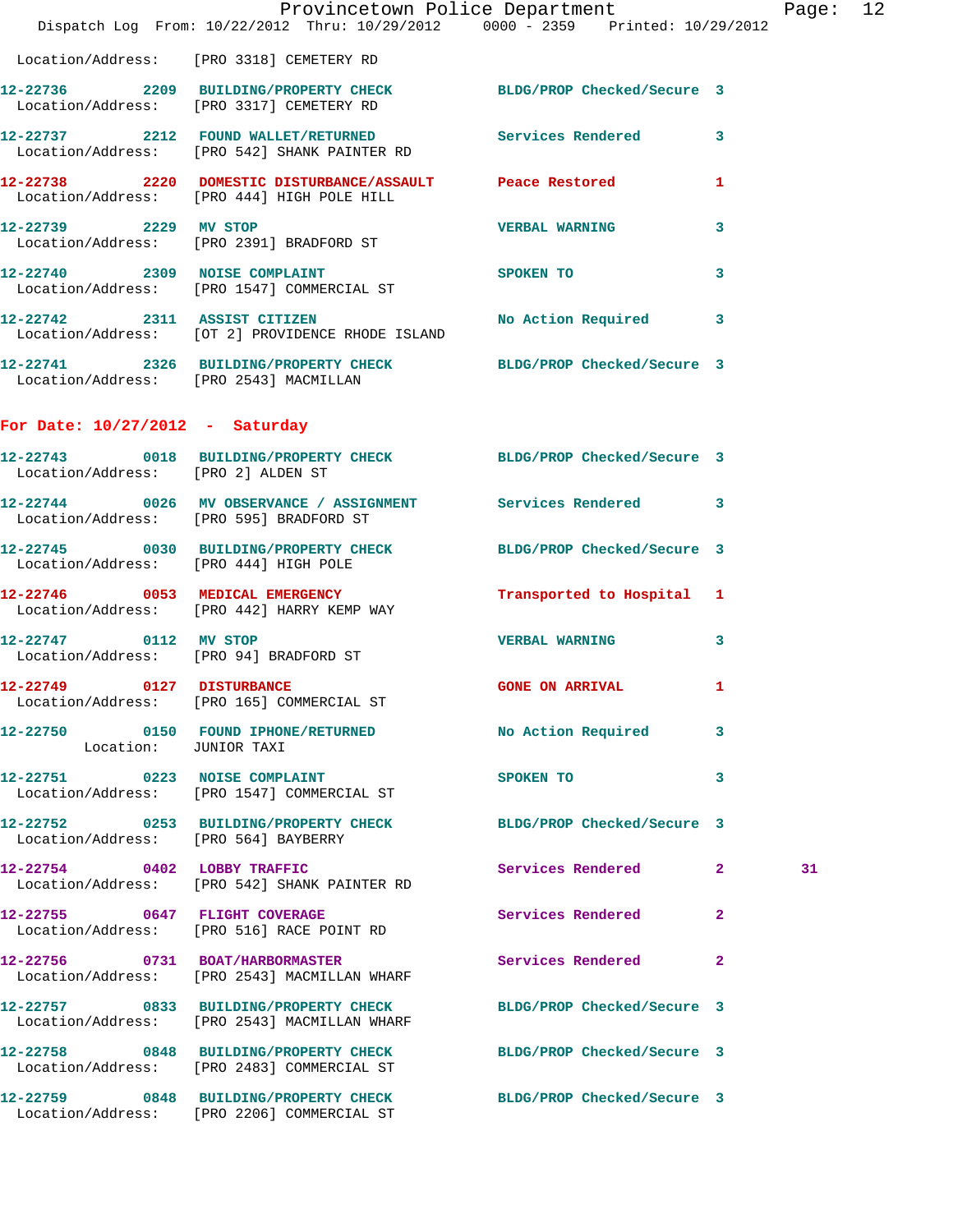|                                                                     | Provincetown Police Department                                                                                 |                            |                |
|---------------------------------------------------------------------|----------------------------------------------------------------------------------------------------------------|----------------------------|----------------|
|                                                                     | Dispatch Log From: 10/22/2012 Thru: 10/29/2012 0000 - 2359 Printed: 10/29/2012                                 |                            |                |
|                                                                     | 12-22760 0910 LOST MA LICENSE<br>Location/Address: [PRO 105] COMMERCIAL ST                                     | Services Rendered          | 3              |
| 12-22761 0939 MV STOP                                               | Location/Address: ROUTE 6 + SNAIL RD                                                                           | <b>VERBAL WARNING</b>      | 3              |
|                                                                     | 12-22762 1011 MV COMPLAINT<br>Location/Address: [PRO 1932] CARVER ST                                           | Services Rendered          | $\mathbf{2}$   |
|                                                                     | 12-22763 1017 BUILDING/PROPERTY CHECK Services Rendered<br>Location/Address: [PRO 391] COMMERCIAL ST           |                            | 3              |
| 12-22764 1125 TOW AND HOLD<br>Location/Address: [PRO 1269] ALDEN ST |                                                                                                                | Vehicle Towed              | 3              |
|                                                                     | 12-22765 1213 191 OUT OF TOWN<br>Location/Address: [PRO 1892] SHANK PAINTER RD                                 | <b>Services Rendered</b>   | 3              |
|                                                                     | 12-22767 1226 DOG COMPLAINT<br>Location/Address: [PRO 1542] COMMERCIAL ST                                      | Services Rendered          | $\mathbf{2}$   |
| Location/Address: WINSLOW ST                                        | 12-22768 1334 FOUND LICENSE PLATE/RETURNED Services Rendered                                                   |                            | 3              |
|                                                                     | 12-22769 1514 DISORDERLY<br>Location/Address: [PRO 204] COMMERCIAL ST                                          | <b>GONE ON ARRIVAL</b>     | $\overline{2}$ |
|                                                                     | 12-22771 1523 BUILDING/PROPERTY CHECK<br>Location/Address: [PRO 519] RACE POINT RD                             | BLDG/PROP Checked/Secure 3 |                |
|                                                                     | 12-22772 1553 BUILDING/PROPERTY CHECK BLDG/PROP Checked/Secure 3<br>Location/Address: [PRO 3292] COMMERCIAL ST |                            |                |
|                                                                     | 12-22774 1602 BIKE GENERAL<br>Location/Address: [PRO 1726] WINSLOW ST                                          | Services Rendered          | $\mathbf{2}$   |
|                                                                     | 12-22773 1622 MV DISABLED<br>Location/Address: BRADFORD ST + RYDER ST                                          | Could Not Locate           | $\mathbf{2}$   |
| 12-22775 1658 MV STOP<br>Location/Address: PRINCE ST                |                                                                                                                | <b>VERBAL WARNING</b>      | 3              |
| Location/Address: [PRO 3222] ALDEN ST                               | 12-22776 1727 MEDICAL EMERGENCY                                                                                | Transported to Hospital 1  |                |
| 12-22777 1808 LOST KITTEN                                           | Location/Address: [PRO 1626] COMMERCIAL ST                                                                     | Services Rendered          | $\mathbf{2}$   |
|                                                                     | 12-22778 1817 BUILDING/PROPERTY CHECK<br>Location/Address: [PRO 306] COMMERCIAL ST                             | BLDG/PROP Checked/Secure 3 |                |
| Location/Address: [PRO 512] PRINCE ST                               | 12-22780 1829 BUILDING/PROPERTY CHECK                                                                          | BLDG/PROP Checked/Secure 3 |                |
| Location/Address: [PRO 571] ALDEN ST                                | 12-22782 1918 BUILDING/PROPERTY CHECK                                                                          | BLDG/PROP Checked/Secure 3 |                |
| 12-22783 1933 MV COMPLAINT<br>Location/Address: [PRO 406] CONANT ST |                                                                                                                | No Action Required         | $\mathbf{2}$   |
| 12-22784 1939 BAR CHECK                                             | Location/Address: [PRO 2832] COMMERCIAL ST                                                                     | No Action Required         | $\mathbf{2}$   |
|                                                                     | 12-22785 2001 TRAFFIC CONTROL-BARRICADE<br>Location/Address: RYDER ST + COMMERCIAL ST                          | No Action Required         | 3              |
| Location/Address: [PRO 3287] ROUTE 6                                | 12-22786 2020 BUILDING/PROPERTY CHECK                                                                          | BLDG/PROP Checked/Secure 3 |                |
|                                                                     | 12-22787 2038 FIRE PIT COMPLATIN<br>Location/Address: [PRO 34] BRADFORD ST                                     | No Action Required         | ı.             |

Page: 13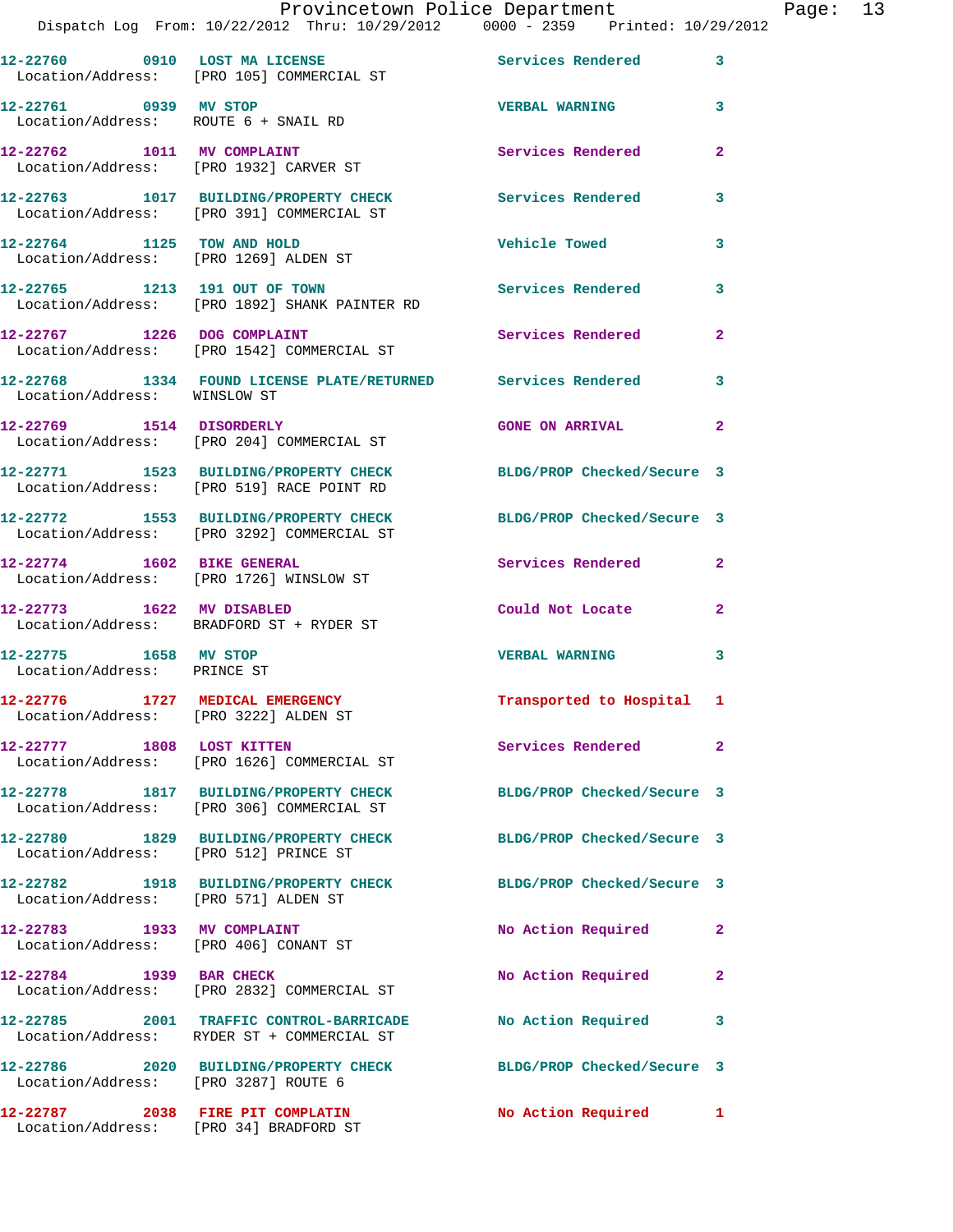|                                                       | 12-22788 2103 BUILDING/PROPERTY CHECK BLDG/PROP Checked/Secure 3<br>Location/Address: [PRO 182] COMMERCIAL ST     |                        |              |    |
|-------------------------------------------------------|-------------------------------------------------------------------------------------------------------------------|------------------------|--------------|----|
|                                                       | 12-22789 2112 LOST WALLET<br>Location/Address: [PRO 146] COMMERCIAL ST                                            | No Action Required 3   |              |    |
|                                                       | 12-22790 2114 BUILDING/PROPERTY CHECK BLDG/PROP Checked/Secure 3<br>Location/Address: [PRO 1638] COMMERCIAL ST    |                        |              |    |
| 12-22791 2150 LOST KEYS<br>Location/Address: RYDER ST |                                                                                                                   | No Action Required     | 3            |    |
|                                                       | 12-22792 2216 BAR CHECK<br>Location/Address: [PRO 484] MASONIC PL                                                 | No Action Required     | $\mathbf{2}$ |    |
|                                                       | 12-22793 2223 BAR CHECK<br>Location/Address: [PRO 208] COMMERCIAL ST                                              | No Action Required 2   |              |    |
|                                                       | 12-22794 2305 DISTURBANCE<br>Location/Address: [PRO 3443] COMMERCIAL ST                                           | SPOKEN TO              | 1            |    |
| Location/Address: [PRO 571] ALDEN ST                  | 12-22795 2314 BUILDING/PROPERTY CHECK BLDG/PROP Checked/Secure 3                                                  |                        |              |    |
|                                                       | 12-22796 2319 BUILDING/PROPERTY CHECK BLDG/PROP Checked/Secure 3<br>Location/Address: [PRO 2543] MACMILLAN WHARF  |                        |              |    |
|                                                       | 12-22797 2324 BUILDING/PROPERTY CHECK BLDG/PROP Checked/Secure 3<br>Location/Address: [PRO 2483] COMMERCIAL ST    |                        |              |    |
|                                                       | 12-22798 2330 MV OBSERVANCE / ASSIGNMENT No Action Required 3<br>Location/Address: RYDER ST + BRADFORD ST         |                        |              |    |
| 12-22799 2345 MV STOP                                 | Location/Address: [PRO 3231] BRADFORD ST                                                                          | VERBAL WARNING 3       |              |    |
| For Date: $10/28/2012$ - Sunday                       |                                                                                                                   |                        |              |    |
|                                                       | 12-22800 0015 BUILDING/PROPERTY CHECK BLDG/PROP Checked/Secure 3<br>Location/Address: [PRO 526] RYDER ST EXT      |                        |              |    |
|                                                       | 12-22803 0100 BAR CHECK; VIOLATION<br>Location/Address: [PRO 399] COMMERCIAL ST                                   | No Action Required 2   |              |    |
|                                                       | 12-22804 0101 DISTURBANCE<br>Location/Address: [PRO 399] COMMERCIAL ST                                            | No Action Required     | 1            |    |
| Location/Address: COMMERCIAL ST                       | 12-22805 0113 DOMESTIC DISTURBANCE/ASSAULT Arrest(s) Made<br>Refer To Arrest: 12-344-AR                           |                        | 1            |    |
| Location/Address: [PRO 2543] MACMILLAN                | 12-22806 0136 BUILDING/PROPERTY CHECK BLDG/PROP Checked/Secure 3                                                  |                        |              |    |
|                                                       | 12-22807 0148 NOISE COMPLAINT<br>Location/Address: [PRO 144] COMMERCIAL ST                                        | <b>GONE ON ARRIVAL</b> | 3            |    |
| 12-22808 0223 LOBBY TRAFFIC                           | Location/Address: [PRO 542] SHANK PAINTER RD                                                                      | Services Rendered 2    |              | 14 |
| Location/Address: [PRO 444] HIGH POLE                 | 12-22809 0329 BUILDING/PROPERTY CHECK BLDG/PROP Checked/Secure 3                                                  |                        |              |    |
|                                                       | 12-22810 0419 BUILDING/PROPERTY CHECK BLDG/PROP Checked/Secure 3<br>Location/Address: [PRO 3030] TIN PAN ALLEY RD |                        |              |    |
|                                                       | 12-22811 0454 BUILDING/PROPERTY CHECK BLDG/PROP Checked/Secure 3                                                  |                        |              |    |

Location/Address: [PRO 545] SHANKPAINTER RD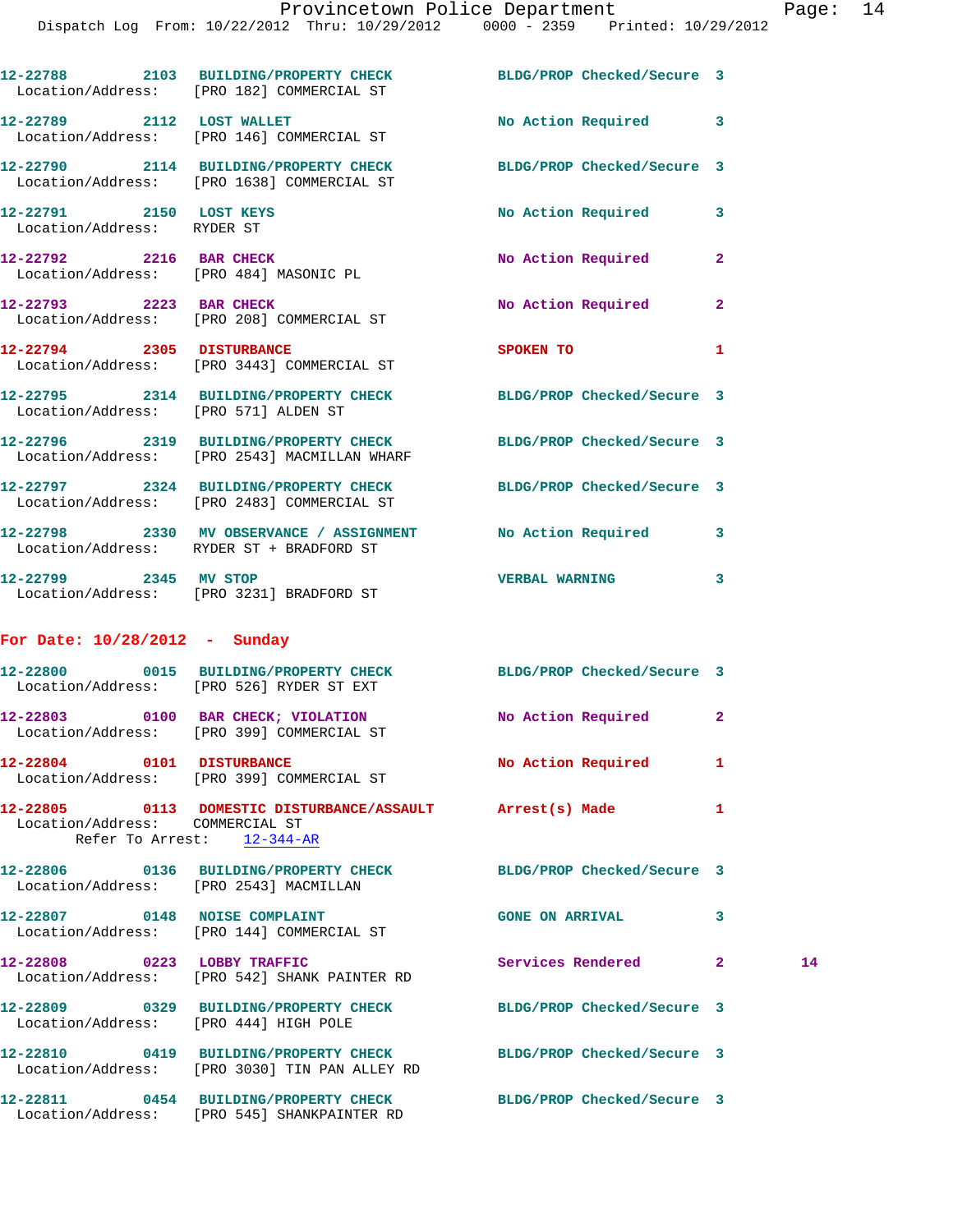|                            | Provincetown Police Department Page: 15<br>Dispatch Log From: 10/22/2012 Thru: 10/29/2012 0000 - 2359 Printed: 10/29/2012 |                           |              |  |
|----------------------------|---------------------------------------------------------------------------------------------------------------------------|---------------------------|--------------|--|
|                            | 12-22812 0459 BUILDING/PROPERTY CHECK BLDG/PROP Checked/Secure 3<br>Location/Address: [PRO 564] BAYBERRY                  |                           |              |  |
|                            | 12-22813 0522 BUILDING/PROPERTY CHECK BLDG/PROP Checked/Secure 3<br>Location/Address: [PRO 2206] COMMERCIAL ST            |                           |              |  |
|                            | 12-22814 0526 MV OBSERVANCE / ASSIGNMENT No Action Required 3<br>Location/Address: STANDISH ST + BRADFORD ST              |                           |              |  |
| Location/Address: SNAIL RD | 12-22815 0547 MV OBSERVANCE / ASSIGNMENT Services Rendered 3                                                              |                           |              |  |
|                            | 12-22816 0617 BUILDING/PROPERTY CHECK BLDG/PROP Checked/Secure 3<br>Location/Address: [PRO 2483] COMMERCIAL ST            |                           |              |  |
|                            | 12-22817 0631 BUILDING/PROPERTY CHECK BLDG/PROP Checked/Secure 3<br>Location/Address: [PRO 3163] WINTHROP ST              |                           |              |  |
|                            | 12-22818 0740 BOAT/HARBORMASTER<br>Location/Address: [PRO 2543] MACMILLAN WHARF                                           | Services Rendered 2       |              |  |
|                            | 12-22820 0805 LOST NY LICENSE/RETURNED Services Rendered 3<br>Location/Address: [PRO 542] SHANK PAINTER RD                |                           |              |  |
|                            | 12-22819 0810 BUILDING/PROPERTY CHECK BLDG/PROP Checked/Secure 3<br>Location/Address: [PRO 2543] MACMILLAN WHARF          |                           |              |  |
| 12-22821 0832 MV STOP      | Location/Address: [PRO 2308] COMMERCIAL ST                                                                                | <b>VERBAL WARNING</b>     | 3            |  |
|                            | 12-22822 0848 911 GENERAL<br>Location/Address: [PRO 1657] BREWSTER ST                                                     | Services Rendered 1       |              |  |
|                            | 12-22823 0917 BUILDING/PROPERTY CHECK BLDG/PROP Checked/Secure 3<br>Location/Address: [PRO 2206] COMMERCIAL ST            |                           |              |  |
|                            | 12-22824 0945 LOST GREEN PURSE<br>Location/Address: [PRO 105] COMMERCIAL ST                                               | Services Rendered 3       |              |  |
|                            | 12-22825 0949 ASSIST CITIZEN<br>Location/Address: [PRO 542] SHANK PAINTER RD                                              | SPOKEN TO                 | 3            |  |
|                            | 12-22827 1017 LOST NY LICENSE/BOA CARD<br>Location/Address: [PRO 105] COMMERCIAL ST                                       | Services Rendered         | 3            |  |
| 12-22828 1059 MV ACCIDENT  | Location/Address: [PRO 542] SHANK PAINTER RD                                                                              | Services Rendered 1       |              |  |
|                            | 12-22829 1113 LOST WALLET<br>Location/Address: [PRO 105] COMMERCIAL ST                                                    | Services Rendered         | 3            |  |
| Refer To $P/C$ : 12-345-AR | 12-22830 1123 DOMESTIC DISTURBANCE/ASSAULT Arrest(s) Made<br>Location/Address: [PRO 2176] BRADFORD ST                     |                           | $\mathbf{1}$ |  |
|                            | 12-22831 1129 ASSIST AGENCY / MUTUAL AID Services Rendered 3<br>Location/Address: [PRO 396] COMMERCIAL ST                 |                           |              |  |
|                            | 12-22832 1210 MV ACCIDENT<br>Location/Address: [PRO 408] CONWELL ST                                                       | <b>Services Rendered</b>  | 1            |  |
|                            | 12-22833 1242 LOST DRIVERS LICENSE<br>Location: [PRO 3431] LOPES SQUARE                                                   | Services Rendered 3       |              |  |
|                            | 12-22834 1347 DISORDERLY<br>Location/Address: [PRO 2265] COMMERCIAL ST                                                    | Services Rendered         | -2           |  |
|                            | 12-22835 1442 MEDICAL EMERGENCY<br>Location/Address: [PRO 269] COMMERCIAL ST                                              | Transported to Hospital 1 |              |  |
|                            |                                                                                                                           | Services Rendered 1       |              |  |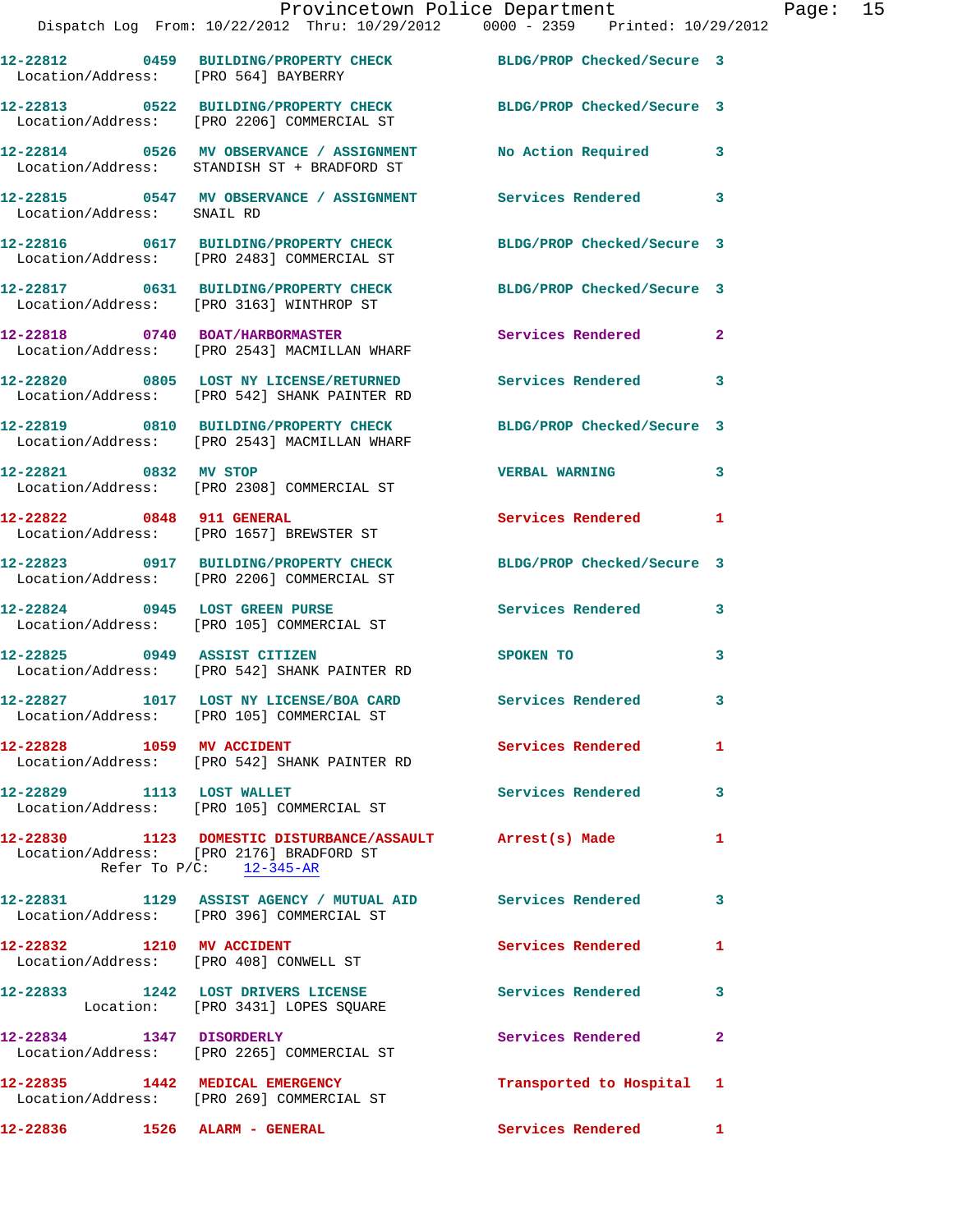|                                                               | Provincetown Police Department<br>Dispatch Log From: 10/22/2012 Thru: 10/29/2012 0000 - 2359 Printed: 10/29/2012 |                            |              |
|---------------------------------------------------------------|------------------------------------------------------------------------------------------------------------------|----------------------------|--------------|
| Location/Address: COMMERCIAL ST                               |                                                                                                                  |                            |              |
| Location/Address: [PRO 3703] ROUTE 6                          | 12-22837 1557 GATE WILL BE OPEN                                                                                  | Services Rendered          | $\mathbf{2}$ |
| 12-22838 1605 FOUND KEYS                                      | Location/Address: [PRO 2865] COMMERCIAL ST                                                                       | Services Rendered          | 3            |
| Location/Address: [PRO 433] RYDER ST                          | 12-22839 1626 BUILDING/PROPERTY CHECK                                                                            | BLDG/PROP Checked/Secure 3 |              |
| 12-22840 1636 COMPLAINT                                       | Location/Address: [PRO 3607] BRADFORD ST                                                                         | Services Rendered          | 3            |
| 12-22841 1646 COMPLAINT                                       | Location/Address: [PRO 197] COMMERCIAL ST                                                                        | Services Rendered          | 3            |
|                                                               | 12-22842 1728 INFO SERVICES - PHONE<br>Location/Address: [PRO 542] SHANK PAINTER RD                              | Services Rendered          | $\mathbf{2}$ |
| Location/Address: BRADFORD ST                                 | 12-22843 1737 BUILDING/PROPERTY CHECK                                                                            | BLDG/PROP Checked/Secure 3 |              |
|                                                               | 12-22844 1817 BUILDING/PROPERTY CHECK<br>Location/Address: [PRO 3607] BRADFORD ST                                | BLDG/PROP Checked/Secure 3 |              |
|                                                               | 12-22850 1830 FLYERS FOR STORM<br>Location/Address: [PRO 542] SHANK PAINTER RD                                   | Services Rendered 3        |              |
|                                                               | 12-22845 1838 BUILDING/PROPERTY CHECK<br>Location/Address: [PRO 306] COMMERCIAL ST                               | BLDG/PROP Checked/Secure 3 |              |
| 12-22846 1906 MV STOP                                         | Location/Address: [PRO 1509] BRADFORD ST + CENTER ST                                                             | <b>VERBAL WARNING</b>      | 3            |
| 12-22847 1910 LOST WALLET                                     | Location/Address: [PRO 3296] SHANK PAINTER RD                                                                    | Services Rendered          | 3            |
|                                                               | 12-22848 1929 BUILDING/PROPERTY CHECK<br>Location/Address: [PRO 2483] COMMERCIAL ST                              | BLDG/PROP Checked/Secure 3 |              |
| 12-22849                                                      | 1937 INFO SCHOOL BUSSES<br>Location/Address: [PRO 488] MAYFLOWER AVE                                             | Services Rendered          | $\mathbf{2}$ |
| 12-22853 2050 SERVICE CALL<br>Location/Address: COMMERCIAL ST |                                                                                                                  | Services Rendered 3        |              |
| Location/Address: [PRO 16] BRADFORD ST                        | 12-22852 2057 BUILDING/PROPERTY CHECK                                                                            | BLDG/PROP Checked/Secure 3 |              |
| Location/Address: [PRO 2] ALDEN ST                            | 12-22855 2134 BUILDING/PROPERTY CHECK BLDG/PROP Checked/Secure 3                                                 |                            |              |
|                                                               | 12-22856 2206 NOISE COMPLAINT<br>Location/Address: [PRO 3443] COMMERCIAL ST                                      | BY LAW VIOLATION           | 3            |
|                                                               | 12-22857 2331 PARKING BAN/TOW NOTICE<br>Location/Address: [PRO 379] COMMERCIAL ST                                | <b>FOLLOW UP</b>           | 3            |
|                                                               | 12-22858 2336 BUILDING/PROPERTY CHECK BLDG/PROP Checked/Secure 3<br>Location/Address: [PRO 306] COMMERCIAL ST    |                            |              |
| For Date: $10/29/2012$ - Monday                               |                                                                                                                  |                            |              |
|                                                               | 12-22859 0004 LOBBY TRAFFIC<br>Location/Address: [PRO 542] SHANK PAINTER RD                                      | No Action Required         | 2            |
| 12-22860 0020 MV STOP                                         | Location/Address: GOSNOLD ST + COMMERCIAL ST                                                                     | <b>VERBAL WARNING</b>      | 3            |

Page: 16